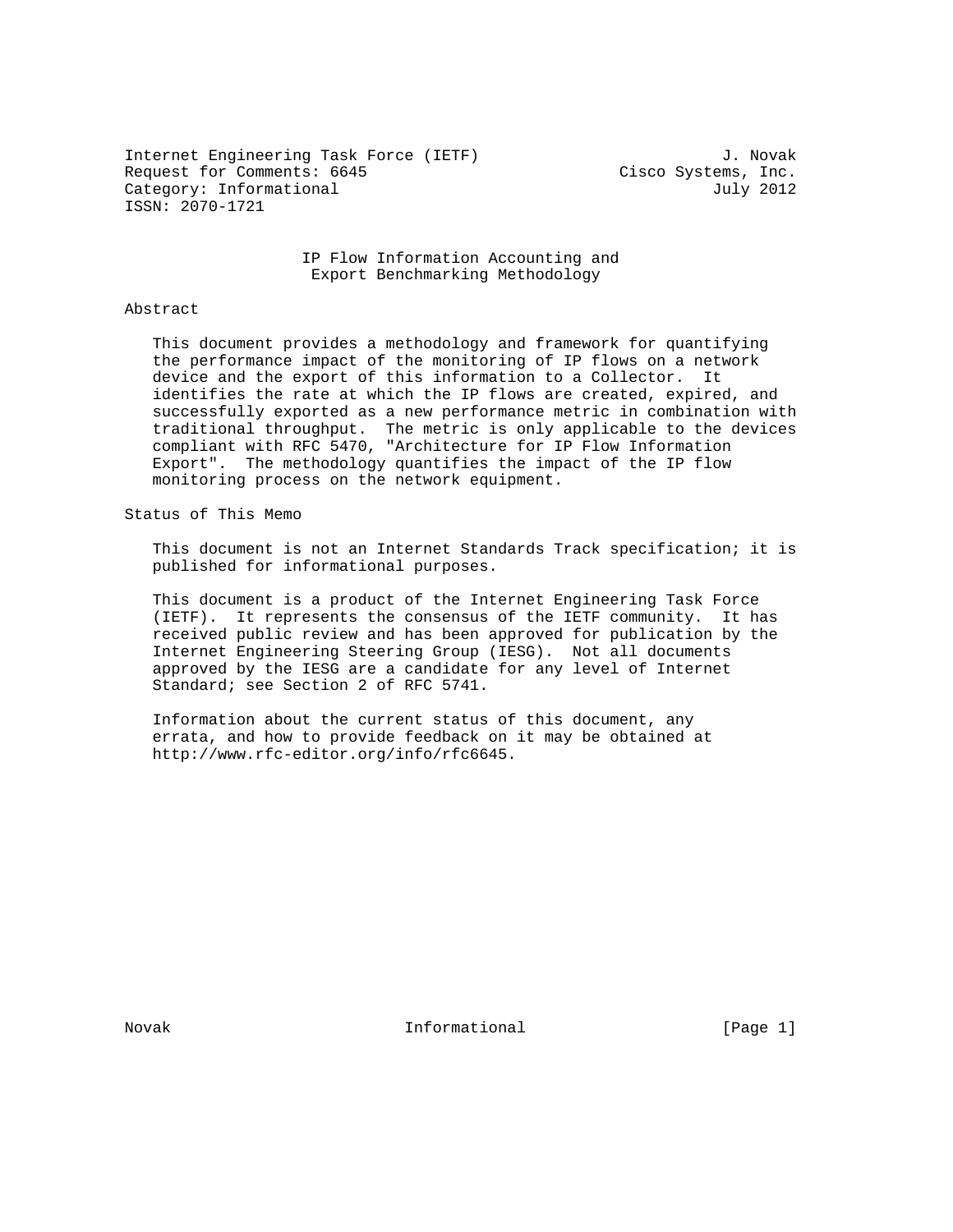# Copyright Notice

 Copyright (c) 2012 IETF Trust and the persons identified as the document authors. All rights reserved.

 This document is subject to BCP 78 and the IETF Trust's Legal Provisions Relating to IETF Documents

 (http://trustee.ietf.org/license-info) in effect on the date of publication of this document. Please review these documents carefully, as they describe your rights and restrictions with respect to this document. Code Components extracted from this document must include Simplified BSD License text as described in Section 4.e of the Trust Legal Provisions and are provided without warranty as described in the Simplified BSD License.

Novak **Informational Informational** [Page 2]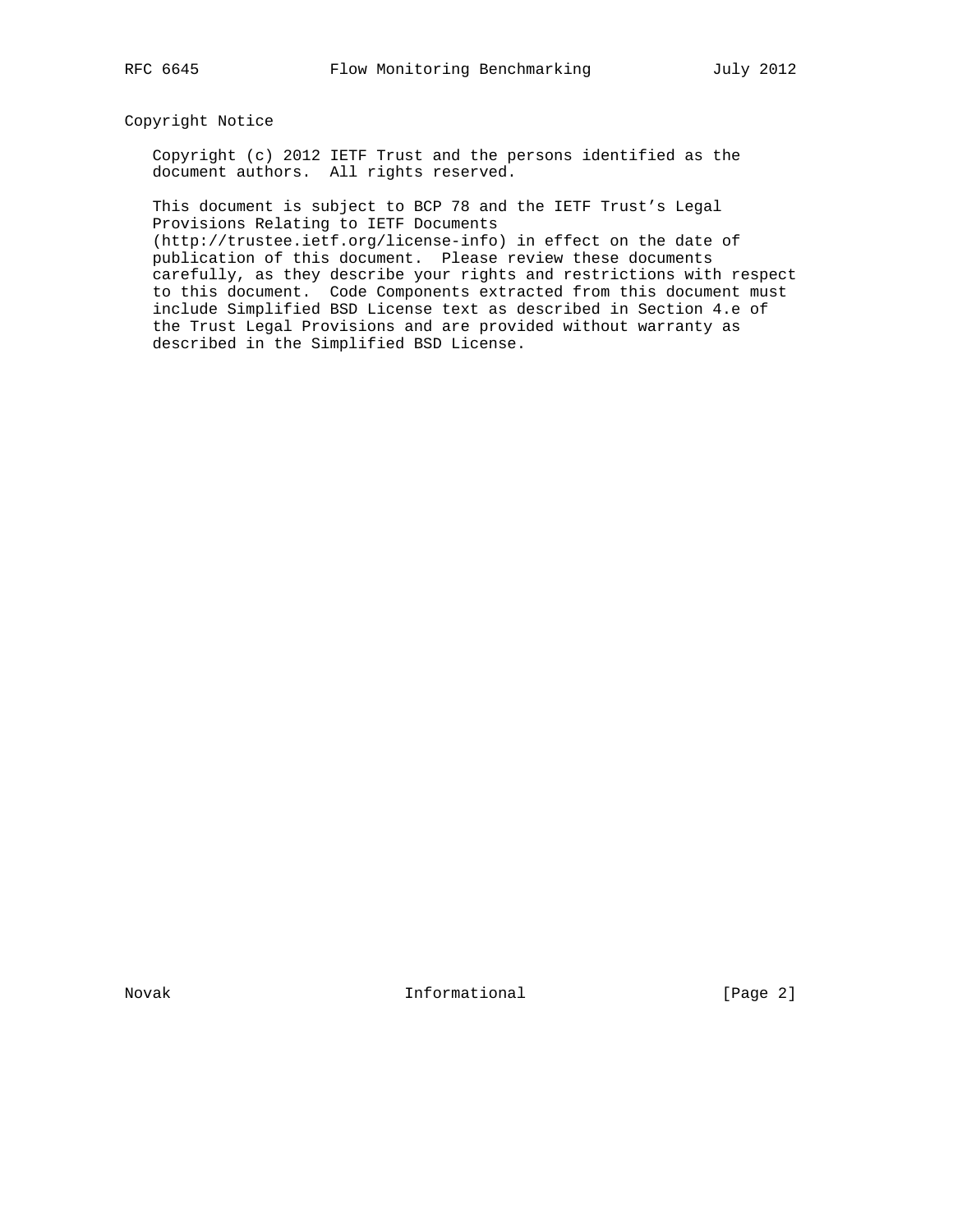|  |  | Table of Contents |
|--|--|-------------------|
|--|--|-------------------|

| 3. Flow Monitoring Performance Benchmark 8                     |  |
|----------------------------------------------------------------|--|
|                                                                |  |
|                                                                |  |
|                                                                |  |
|                                                                |  |
|                                                                |  |
|                                                                |  |
|                                                                |  |
| 4.3. Flow Monitoring Configuration 13                          |  |
|                                                                |  |
|                                                                |  |
|                                                                |  |
|                                                                |  |
| 4.8. Flow Export Data Packet Sizes 20                          |  |
| 4.9. Illustrative Test Setup Examples 20                       |  |
| 5. Flow Monitoring Throughput Measurement Methodology 22       |  |
| 5.1. Flow Monitoring Configuration 23                          |  |
|                                                                |  |
|                                                                |  |
|                                                                |  |
| 5.5. Flow Export Rate Measurement 26                           |  |
|                                                                |  |
|                                                                |  |
| 6.1. Flow Monitoring Configuration28                           |  |
| 6.2. Measurements with the Flow Monitoring Throughput Setup 29 |  |
| 6.3. Measurements with Fixed Flow Export Rate29                |  |
|                                                                |  |
| 8. Evaluating Flow Monitoring Applicability 31                 |  |
|                                                                |  |
|                                                                |  |
|                                                                |  |
|                                                                |  |
|                                                                |  |
| Appendix A. Recommended Report Format 35                       |  |
|                                                                |  |
|                                                                |  |
|                                                                |  |
|                                                                |  |
|                                                                |  |
| B.5. Various Flow Monitoring Configurations 38                 |  |
| B.6. Tests with Bidirectional Traffic 38                       |  |
| B.7. Instantaneous Flow Export Rate 39                         |  |

Novak 1nformational 1992 [Page 3]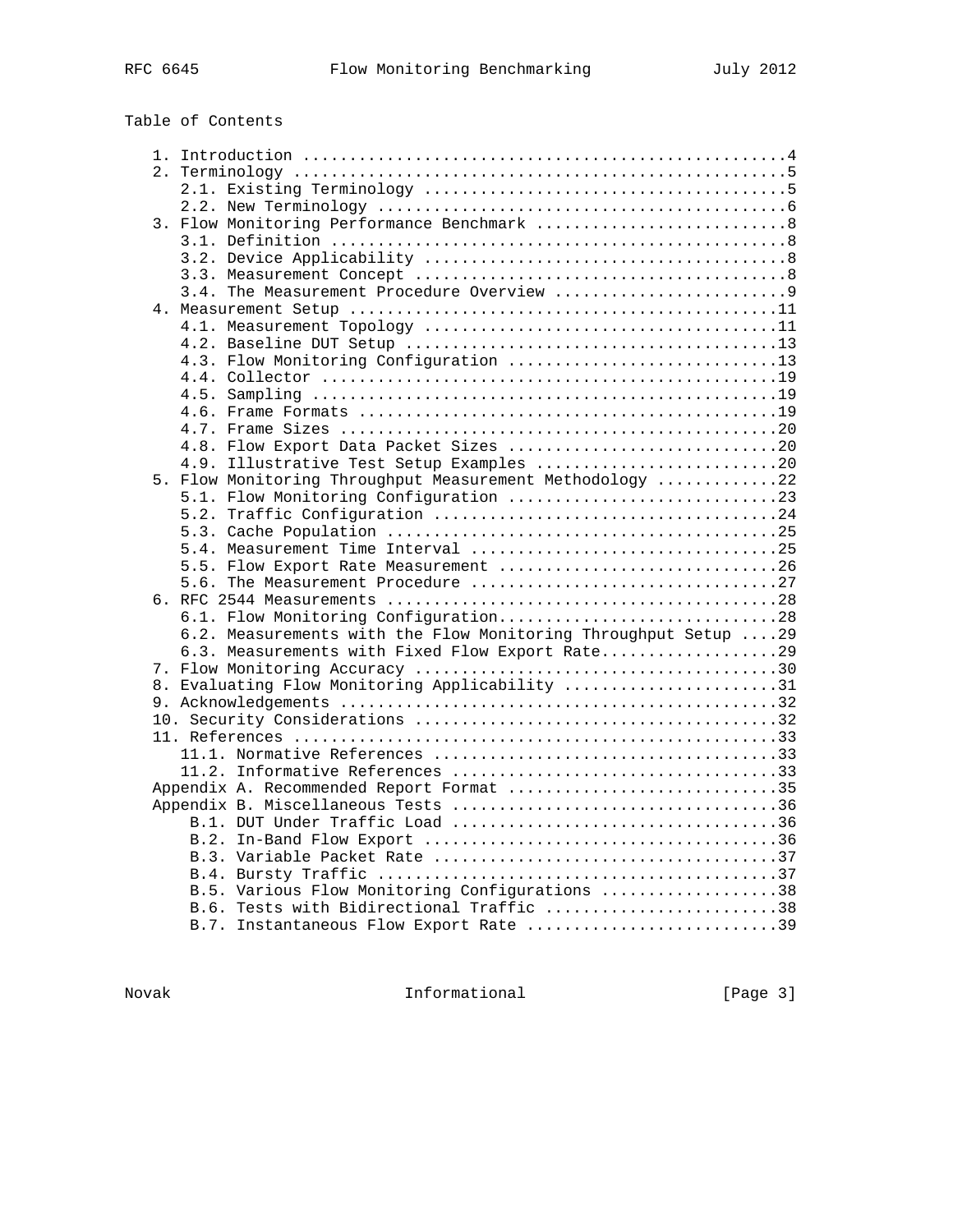# 1. Introduction

 Monitoring IP flows (Flow monitoring) is defined in the "Architecture for IP Flow Information Export" [RFC5470] and related IPFIX documents specified in Section 1.2 of [RFC5470]. It analyzes the traffic using predefined fields from the packet header as keys and stores the traffic and other internal information in the DUT (Device Under Test) memory. This cached flow information is then formatted into records (see Section 2.1 for term definitions) and exported from the DUT to an external data collector for analysis. More details on the measurement architecture are provided in Section 3.3.

 Flow monitoring on network devices is widely deployed and has numerous uses in both service-provider and enterprise segments as detailed in the "Requirements for IP Flow Information Export (IPFIX)" [RFC3917]. This document provides a methodology for measuring Flow monitoring performance so that network operators have a framework to measure the impact on the network and network equipment.

 This document's goal is to provide a series of methodology specifications for the measurement of Flow monitoring performance in a way that is comparable amongst various implementations, platforms, and vendor devices.

 Flow monitoring is, in most cases, run on network devices that also forward packets. Therefore, this document also provides the methodology for [RFC2544] measurements in the presence of Flow monitoring. It is applicable to IPv6 and MPLS traffic with their specifics defined in [RFC5180] and [RFC5695], respectively.

 This document specifies a methodology to measure the maximum IP Flow Export Rate that a network device can sustain without impacting the Forwarding Plane, without losing any IP flow information and without compromising IP flow accuracy (see Section 7 for details).

 [RFC2544], [RFC5180], and [RFC5695] specify benchmarking of network devices forwarding IPv4, IPv6, and MPLS [RFC3031] traffic, respectively. The methodology specified in this document stays the same for any traffic type. The only restriction may be the DUT's lack of support for Flow monitoring of a particular traffic type.

 A variety of different DUT architectures exist that are capable of Flow monitoring and export. As such, this document does not attempt to list the various white-box variables (e.g., CPU load, memory utilization, hardware resources utilization, etc.) that could be gathered as they always help in comparison evaluations. A more complete understanding of the stress points of a particular device

Novak 1nformational 1992 [Page 4]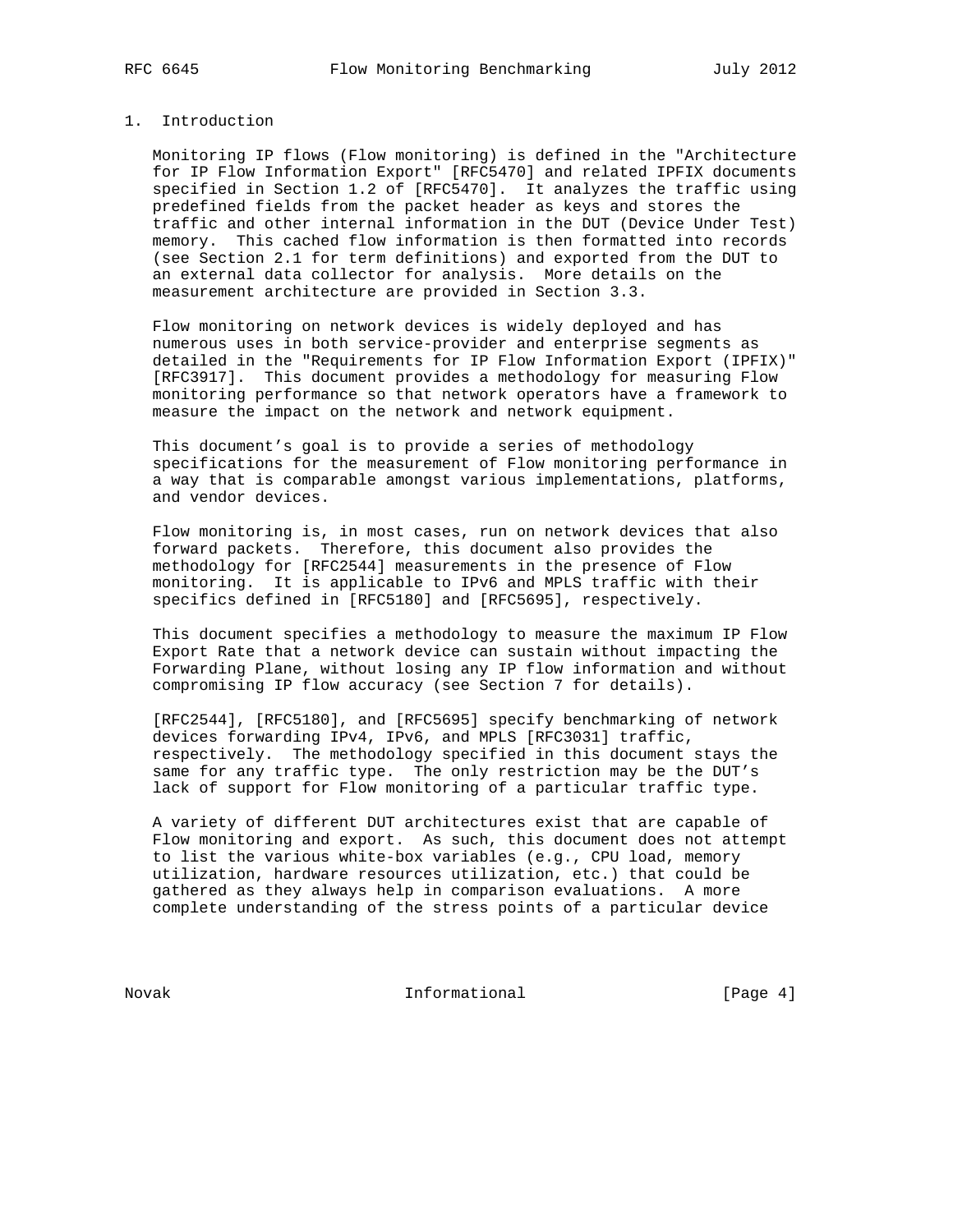can be attained using this internal information, and the tester MAY choose to gather this information during the measurement iterations.

2. Terminology

 The terminology used in this document is based on that defined in [RFC5470], [RFC2285], and [RFC1242], as summarized in Section 2.1. The only new terms needed for this methodology are defined in Section 2.2.

 Additionally, the key words "MUST", "MUST NOT", "REQUIRED", "SHALL", "SHALL NOT", "SHOULD", "SHOULD NOT", "RECOMMENDED", "MAY", and "OPTIONAL" in this document are to be interpreted as described in RFC 2119 [RFC2119].

2.1. Existing Terminology

| Device Under Test (DUT) | [RFC2285, Section 3.1.1] |  |
|-------------------------|--------------------------|--|
| Flow                    | [RFC5101, Section 2]     |  |
| Flow Key                | [RFC5101, Section 2]     |  |
| Flow Record             | [RFC5101, Section 2]     |  |
| Template Record         | [RFC5101, Section 2]     |  |
| Observation Point       | [RFC5470, Section 2]     |  |
| Metering Process        | [RFC5470, Section 2]     |  |
| Exporting Process       | [RFC5470, Section 2]     |  |
| Exporter                | [RFC5470, Section 2]     |  |
| Collector               | [RFC5470, Section 2]     |  |
| Control Information     | [RFC5470, Section 2]     |  |
| Data Stream             | [RFC5470, Section 2]     |  |
| Flow Expiration         | [RFC5470, Section 5.1.1] |  |
| Flow Export             | [RFC5470, Section 5.1.2] |  |
| Throughput              | [RFC1242, Section 3.17]  |  |

Novak 1nformational 1998 [Page 5]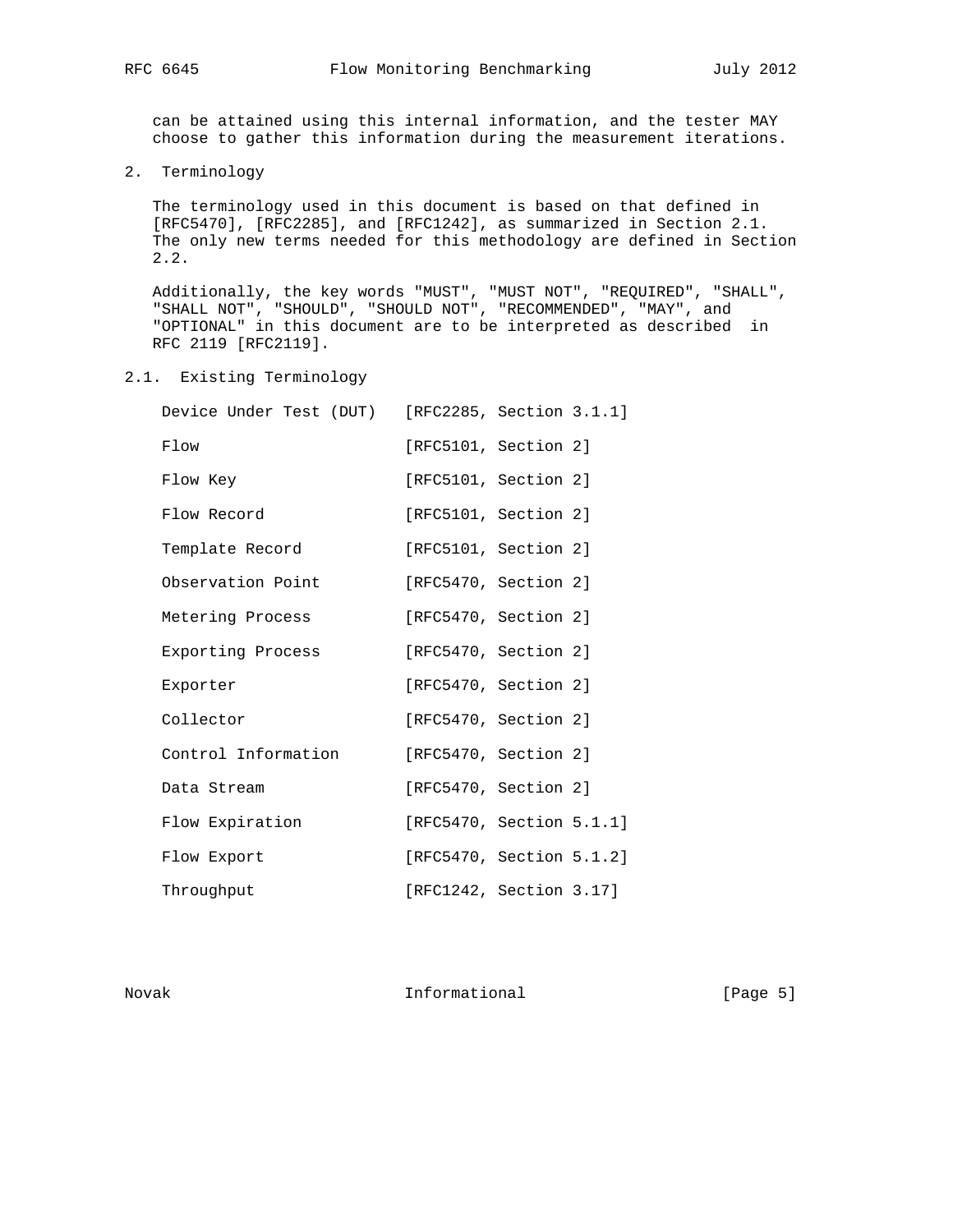# 2.2. New Terminology

2.2.1. Cache

 Definition: Memory area held and dedicated by the DUT to store Flow information prior to the Flow Expiration.

- 2.2.2. Cache Size
	- Definition:

 The size of the Cache in terms of how many entries the Cache can hold.

Discussion:

 This term is typically represented as a configurable option in the particular Flow monitoring implementation. Its highest value will depend on the memory available in the network device.

 Measurement units: Number of Cache entries

# 2.2.3. Active Timeout

Definition:

 For long-running Flows, the time interval after which the Metering Process expires a Cache entry to ensure Flow data is regularly updated.

Discussion:

 This term is typically presented as a configurable option in the particular Flow monitoring implementation. See Section 5.1.1 of [RFC5470] for a more detailed discussion.

 Flows are considered long running when they last longer than several multiples of the Active Timeout. If the Active Timeout is zero, then Flows are considered long running if they contain many more packets (tens of packets) than usually observed in a single transaction.

 Measurement units: Seconds

Novak **Informational Informational** [Page 6]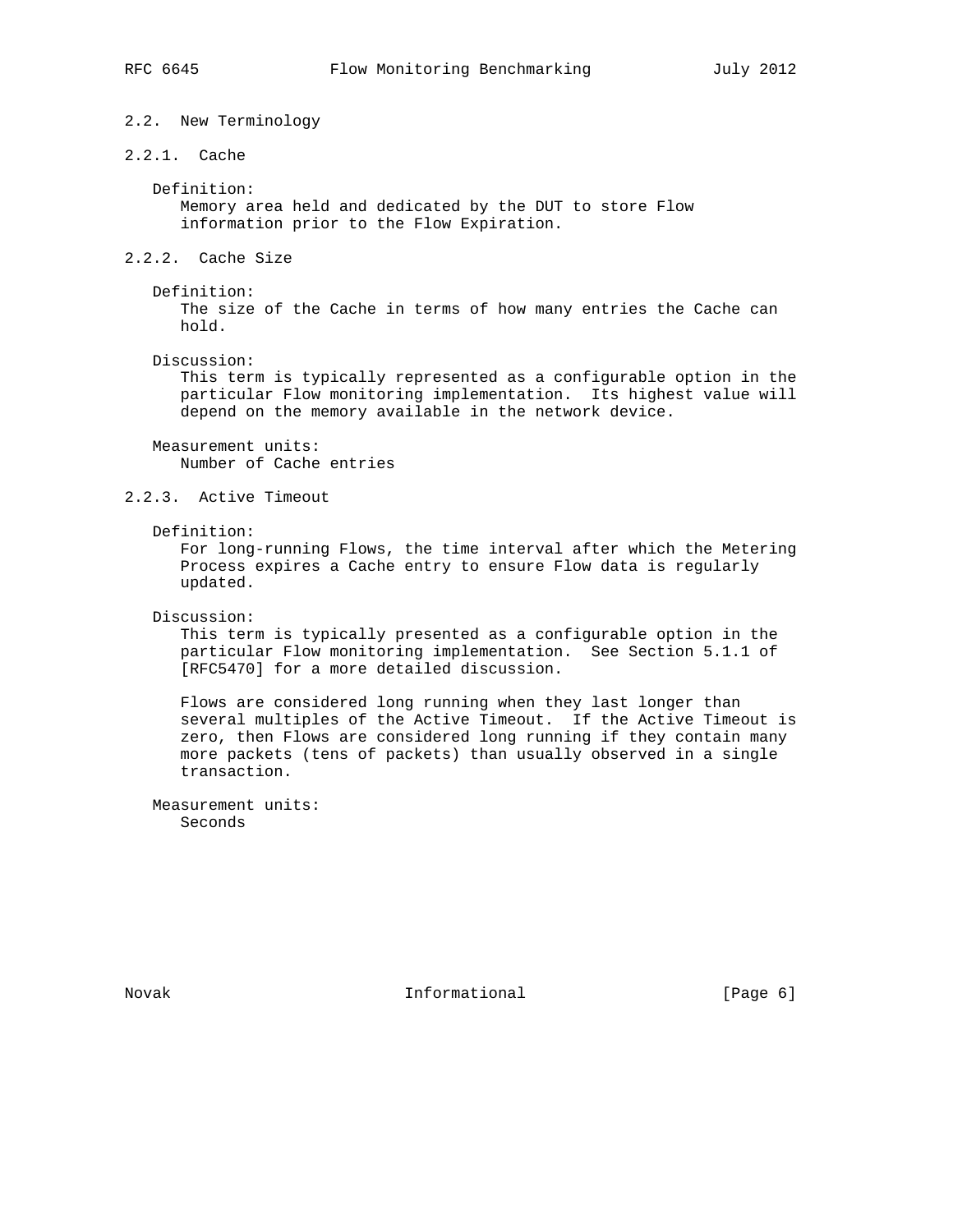# 2.2.4. Idle Timeout

#### Definition:

 The time interval used by the Metering Process to expire an entry from the Cache when no more packets belonging to that specific Cache entry have been observed during the interval.

#### Discussion:

 Idle Timeout is typically represented as a configurable option in the particular Flow monitoring implementation. See Section 5.1.1 of [RFC5470] for more detailed discussion. Note that some documents in the industry refer to "Idle Timeout" as "inactive timeout".

 Measurement units: Seconds

### 2.2.5. Flow Export Rate

#### Definition:

 The number of Cache entries that expire from the Cache (as defined by the Flow Expiration term) and are exported to the Collector within a measurement time interval. There SHOULD NOT be any export filtering, so that all the expired Cache entries are exported. If there is export filtering and it can't be disabled, this MUST be indicated in the measurement report.

 The measured Flow Export Rate MUST include both the Data Stream and the Control Information, as defined in Section 2 of [RFC5470].

# Discussion:

 The Flow Export Rate is measured using Flow Export data observed at the Collector by counting the exported Flow Records during the measurement time interval (see Section 5.4). The value obtained is an average of the instantaneous export rates observed during the measurement time interval. The smallest possible measurement interval (if attempting to measure a nearly instantaneous export rate rather than average export rate on the DUT) is limited by the export capabilities of the particular Flow monitoring implementation (when physical-layer issues between the DUT and the Collector are excluded).

 Measurement units: Number of Flow Records per second

Novak **Informational Informational** [Page 7]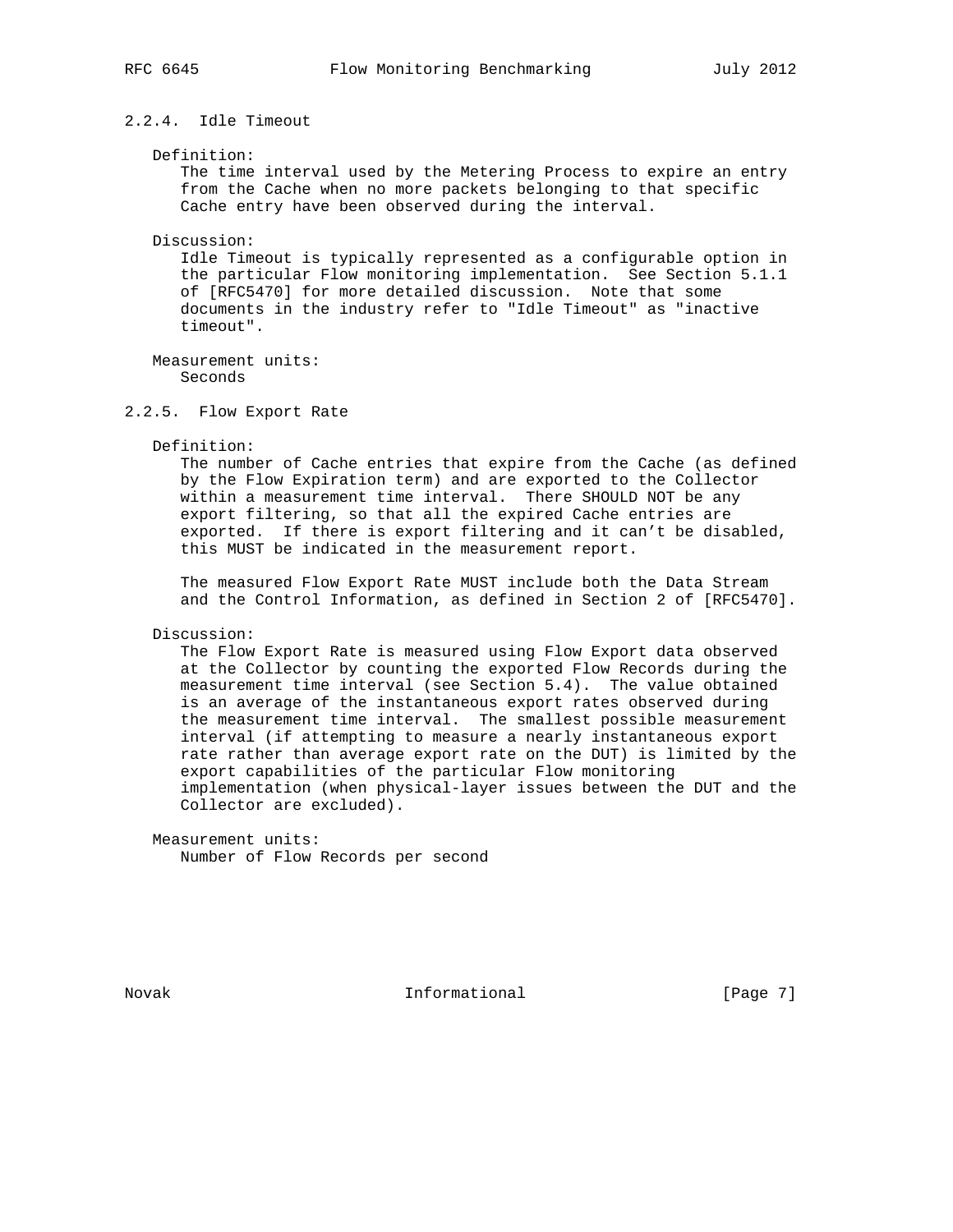- 3. Flow Monitoring Performance Benchmark
- 3.1. Definition

Flow Monitoring Throughput

Definition:

 The maximum Flow Export Rate the DUT can sustain without losing a single Cache entry. Additionally, for packet forwarding devices, the maximum Flow Export Rate the DUT can sustain without dropping packets in the Forwarding Plane (see Figure 1).

Measurement units:

Number of Flow Records per second

Discussion:

 The losses of Cache entries, or forwarded packets per this definition are assumed to happen due to the lack of DUT resources to process any additional traffic information or lack of resources to process Flow Export data. The physical-layer issues, like insufficient bandwidth from the DUT to the Collector or lack of Collector resources, MUST be excluded as detailed in Section 4.

3.2. Device Applicability

 The Flow monitoring performance metric is applicable to network devices that deploy the architecture described in [RFC5470]. These devices can be network packet forwarding devices or appliances that analyze traffic but do not forward traffic (e.g., probes, sniffers, replicators).

 This document does not intend to measure Collector performance, it only requires sufficient Collector resources (as specified in Section 4.4) in order to measure the DUT characteristics.

3.3. Measurement Concept

 Figure 1 presents the functional block diagram of the DUT. The traffic in the figure represents test traffic sent to the DUT and forwarded by the DUT, if possible. When testing devices that do not act as network packet forwarding devices (such as probes, sniffers, and replicators), the Forwarding Plane is simply an Observation Point as defined in Section 2 of [RFC5470]. The Throughput of such devices will always be zero, and the only applicable performance metric is the Flow Monitoring Throughput. Netflow is specified by [RFC3954].

Novak **Informational Informational** [Page 8]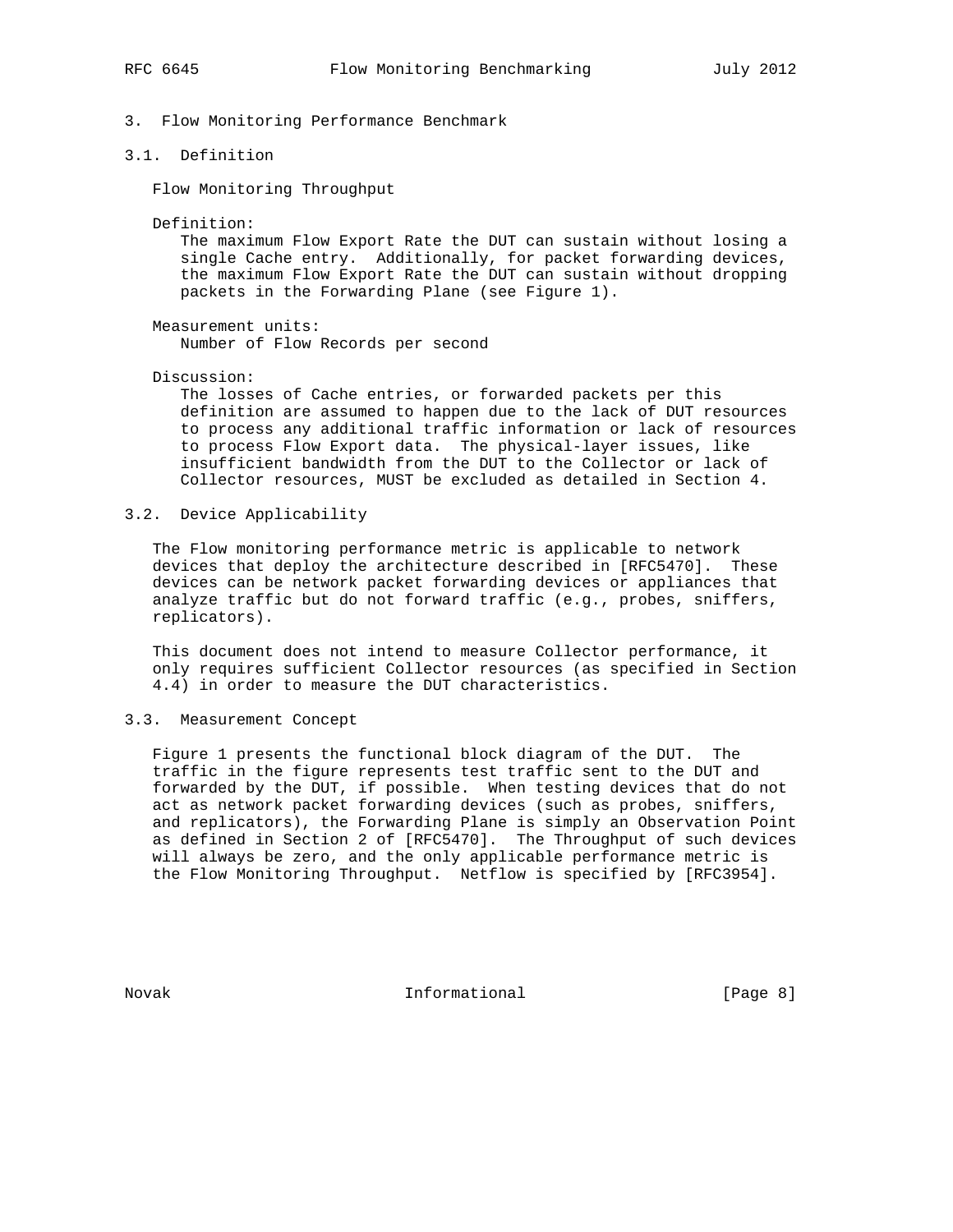

Figure 1. The Functional Block Diagram of the DUT

 Flow monitoring is represented in Figure 1 by the Monitoring Plane; it is enabled as specified in Section 4.3. It uses the traffic information provided by the Forwarding Plane and configured Flow Keys to create Cache entries representing the traffic forwarded (or observed) by the DUT in the DUT Cache. The Cache entries are expired from the Cache depending on the Cache configuration (e.g., the Active and Idle Timeouts, the Cache Size), number of Cache entries, and the traffic pattern. The Cache entries are used by the Exporting Process to format the Flow Records, which are then exported from the DUT to the Collector (see Figure 2 in Section 4).

 The Forwarding Plane and Monitoring Plane represent two separate functional blocks, each with its own performance capability. The Forwarding Plane handles user data packets and is fully characterized by the metrics defined by [RFC1242].

 The Monitoring Plane handles Flows that reflect the analyzed traffic. The metric for Monitoring Plane performance is the Flow Export Rate, and the benchmark is the Flow Monitoring Throughput.

3.4. The Measurement Procedure Overview

 The measurement procedure is fully specified in Sections 4, 5, and 6. This section provides an overview of principles for the measurements.

Novak Informational [Page 9]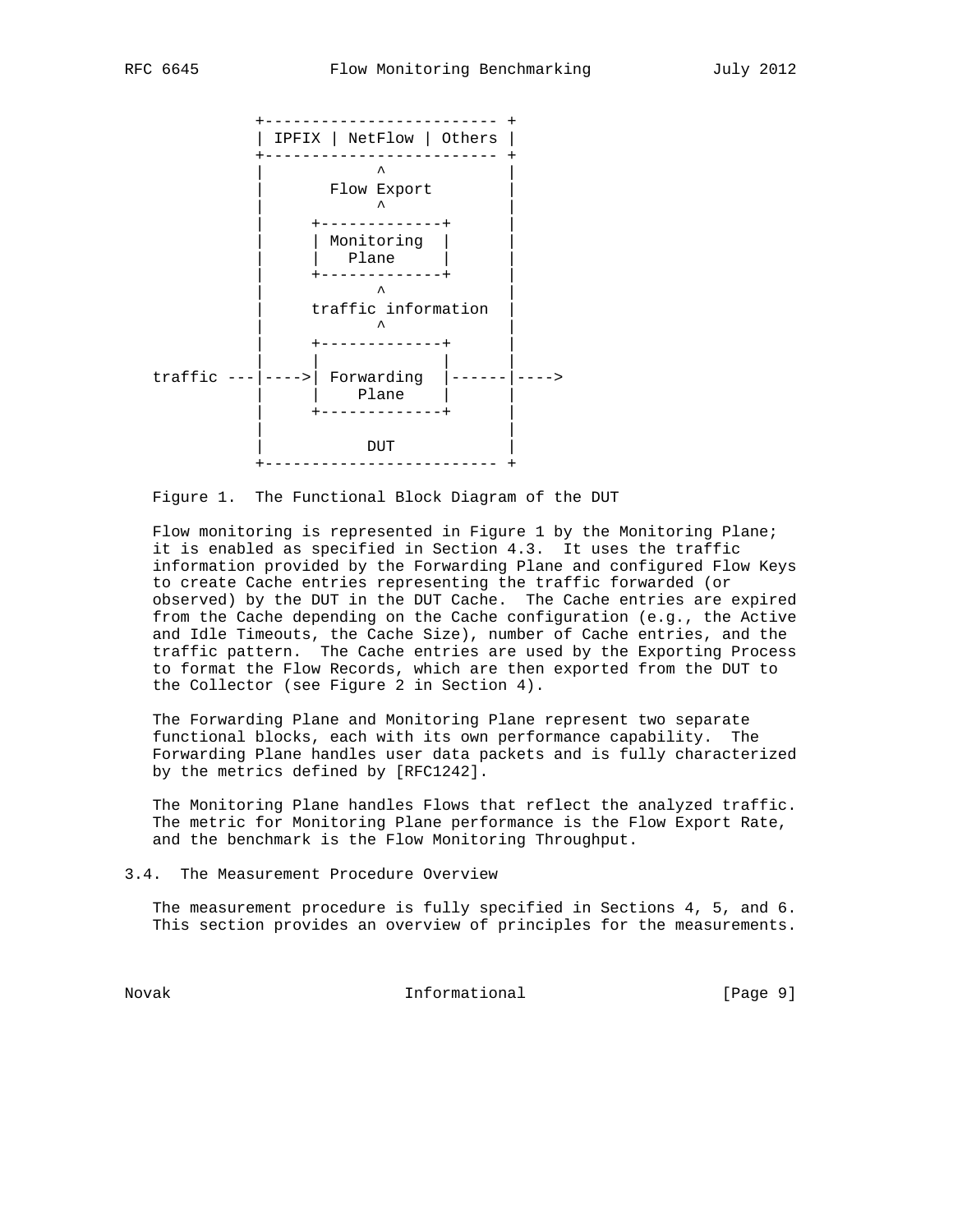The basic measurement procedure of the performance characteristics of a DUT with Flow monitoring enabled is a conventional Throughput measurement using a search algorithm to determine the maximum packet rate at which none of the offered packets and corresponding Flow Records are dropped by the DUT as described in [RFC1242] and Section 26.1 of [RFC2544].

 The DUT with Flow monitoring enabled contains two functional blocks that need to be measured using characteristics applicable to one or both blocks (see Figure 1). See Sections 3.4.1 and 3.4.2 for further discussion.

 On one hand, the Monitoring Plane and Forwarding Plane (see Figure 1) need to be looked at as two independent blocks, and the performance of each measured independently. On the other hand, when measuring the performance of one, the status and performance of the other MUST be known and benchmarked when both are present.

3.4.1. Monitoring Plane Performance Measurement

 The Flow Monitoring Throughput MUST be (and can only be) measured with one packet per Flow as specified in Section 5. This traffic type represents the most demanding traffic from the Flow monitoring point of view and will exercise the Monitoring Plane (see Figure 1) of the DUT most. In this scenario, every packet seen by the DUT creates a new Cache entry and forces the DUT to fill the Cache instead of just updating the packet and byte counters of an already existing Cache entry.

 The exit criteria for the Flow Monitoring Throughput measurement are one of the following (e.g., if any of the conditions are reached):

- a. The Flow Export Rate at which the DUT starts to lose Flow Information or the Flow Information gets corrupted.
- b. The Flow Export Rate at which the Forwarding Plane starts to drop or corrupt packets (if the Forwarding Plane is present).

 A corrupted packet here means packet header corruption (resulting in the cyclic redundancy check failure on the transmission level and consequent packet drop) or packet payload corruption, which leads to lost application-level data.

3.4.2. Forwarding Plane Performance Measurement

 The Forwarding Plane (see Figure 1) performance metrics are fully specified by [RFC1242] and MUST be measured accordingly. A detailed traffic analysis (see below) with relation to Flow monitoring MUST be

Novak 1nformational [Page 10]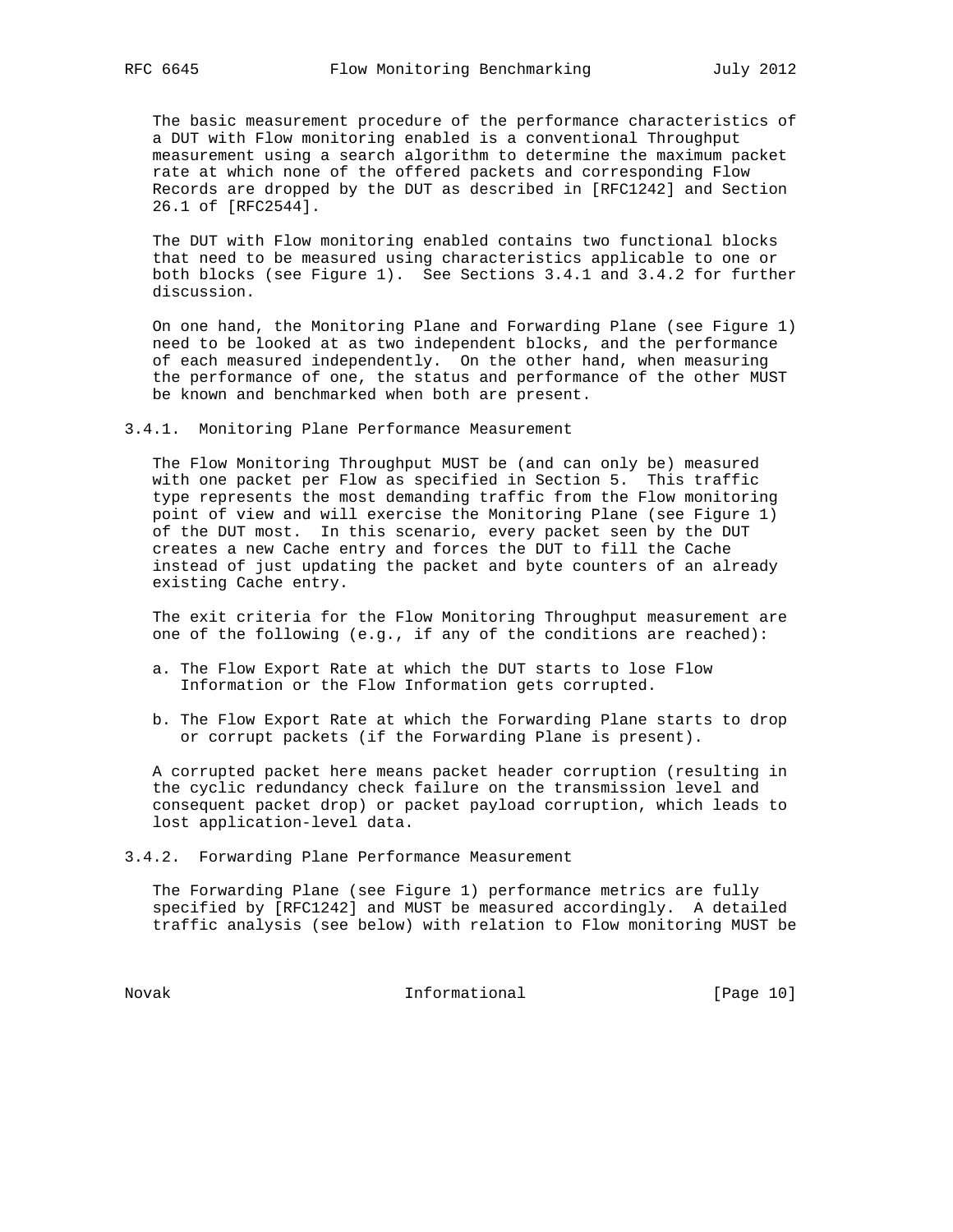performed prior of any [RFC2544] measurements. Most importantly, the Flow Export Rate caused by the test traffic during an [RFC2544] measurement MUST be known and reported.

The required test traffic analysis mainly involves the following:

- a. Which packet header parameters are incremented or changed during traffic generation.
- b. Which Flow Keys the Flow monitoring configuration uses to generate Flow Records.

 The performance metrics described in RFC 1242 can be measured in one of the three modes:

- a. As a baseline of forwarding performance without Flow monitoring.
- b. At a certain level of Flow monitoring activity specified by a Flow Export Rate lower than the Flow Monitoring Throughput.
- c. At the maximum level of Flow monitoring performance, e.g., using traffic conditions representing a measurement of Flow Monitoring Throughput.

 The above mentioned measurement mode in point a. represents an ordinary Throughput measurement specified in RFC 2544. The details of how to set up the measurements in points b. and c. are given in Section 6.

4. Measurement Setup

 This section concentrates on the setup of all components necessary to perform Flow monitoring performance measurement. The recommended reporting format can be found in Appendix A.

4.1. Measurement Topology

 The measurement topology described in this section is applicable only to the measurements with packet forwarding network devices. The possible architectures and implementation of the traffic monitoring appliances (see Section 3.2) are too various to be covered in this document. Instead of the Forwarding Plane, these appliances generally have some kind of feed (e.g., an optical splitter, an interface sniffing traffic on a shared media, or an internal channel on the DUT providing a copy of the traffic) providing the information about the traffic necessary for Flow monitoring analysis. The measurement topology then needs to be adjusted to the appliance architecture and MUST be part of the measurement report.

Novak Informational [Page 11]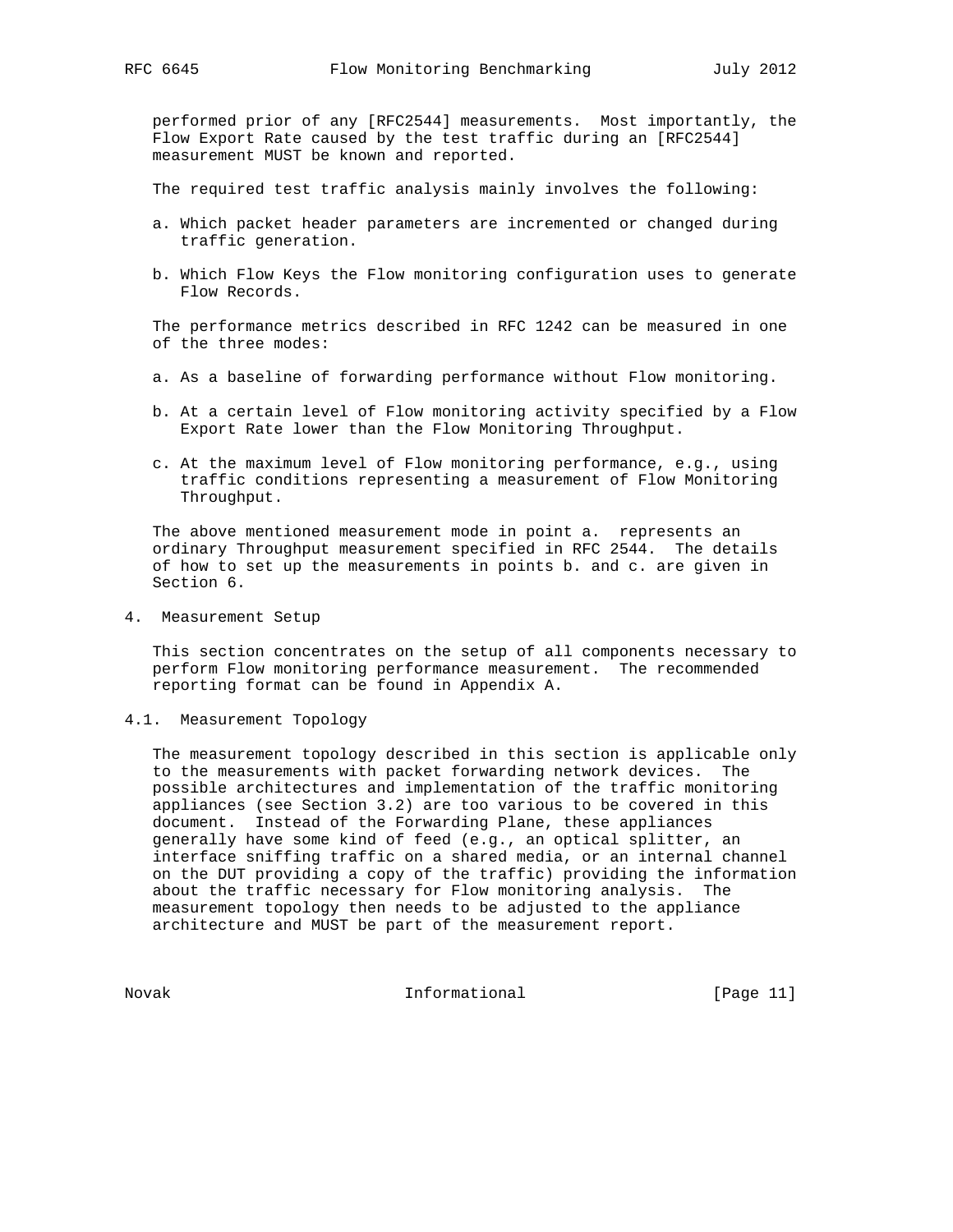The measurement setup is identical to that used by [RFC2544], with the addition of a Collector to analyze the Flow Export (see Figure 2).

 In the measurement topology with unidirectional traffic, the traffic is transmitted from the sender to the receiver through the DUT. The received traffic is analyzed to check that it is identical to the generated traffic.

 The ideal way to implement the measurement is by using a single device to provide the sender and receiver capabilities with one sending port and one receiving port. This allows for an easy check as to whether all the traffic sent by the sender was re-transmitted by the DUT and received at the receiver.



Figure 2. Measurement Topology with Unidirectional Traffic

 The DUT's export interface (connecting the Collector) MUST NOT be used for forwarding test traffic but only for the Flow Export data containing the Flow Records. In all measurements, the export interface MUST have enough bandwidth to transmit Flow Export data without congestion. In other words, the export interface MUST NOT be a bottleneck during the measurement.

 The traffic receiver MUST have sufficient resources to measure all test traffic transferred successfully by the DUT. This may be checked through measurements with and without the DUT.

Novak **Informational Informational** [Page 12]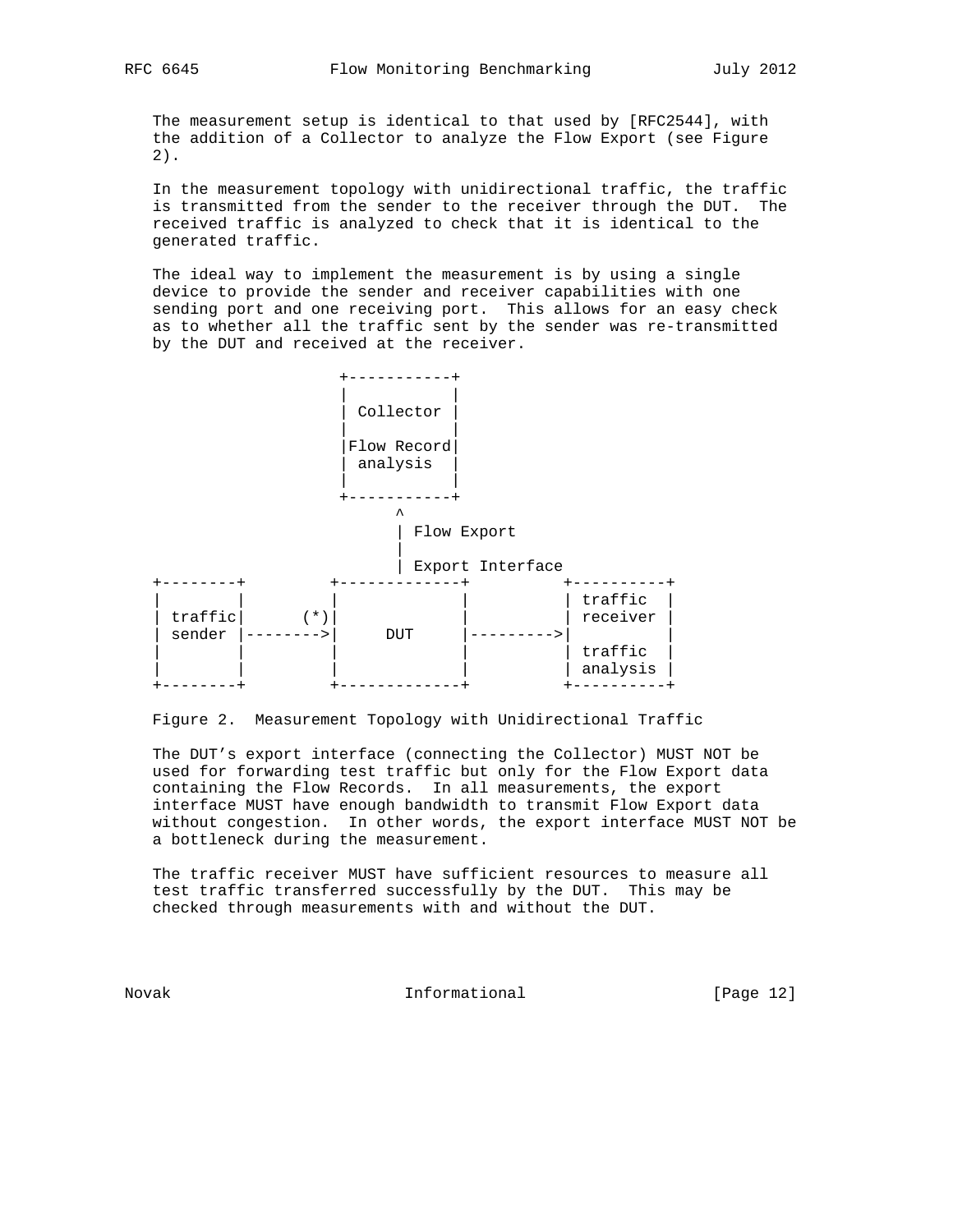Note that more complex topologies might be required. For example, if the effects of enabling Flow monitoring on several interfaces is of concern, or the maximum speed of media transmission is less than the DUT Throughput, the topology can be expanded with several input and output ports. However, the topology MUST be clearly written in the measurement report.

# 4.2. Baseline DUT Setup

 The baseline DUT setup and the way the setup is reported in the measurement results is fully specified in Section 7 of [RFC2544].

 The baseline DUT configuration might include other features, like packet filters or quality of service on the input and/or output interfaces, if there is the need to study Flow monitoring in the presence of those features. The Flow monitoring measurement procedures do not change in this case. Consideration needs to be made when evaluating measurement results to take into account the possible change of packet rates offered to the DUT and Flow monitoring after application of the features to the configuration. Any such feature configuration MUST be part of the measurement report.

 The DUT export interface (see Figure 2) SHOULD be configured with sufficient output buffers to avoid dropping the Flow Export data due to a simple lack of resources in the interface hardware. The applied configuration MUST be part of the measurement report.

 The test designer has the freedom to run tests in multiple configurations. It is therefore possible to run both non-production and real deployment configurations in the laboratory, according to the needs of the tester. All configurations MUST be part of the measurement report.

# 4.3. Flow Monitoring Configuration

 This section covers all of the aspects of the Flow monitoring configuration necessary on the DUT in order to perform the Flow monitoring performance measurement. The necessary configuration has a number of components (see [RFC5470]), namely Observation Points, Metering Process, and Exporting Process as detailed below.

 The DUT MUST support the Flow monitoring architecture as specified by [RFC5470]. The DUT SHOULD support IPFIX [RFC5101] to allow a meaningful results comparison due to the standardized export protocol.

Novak 1nformational [Page 13]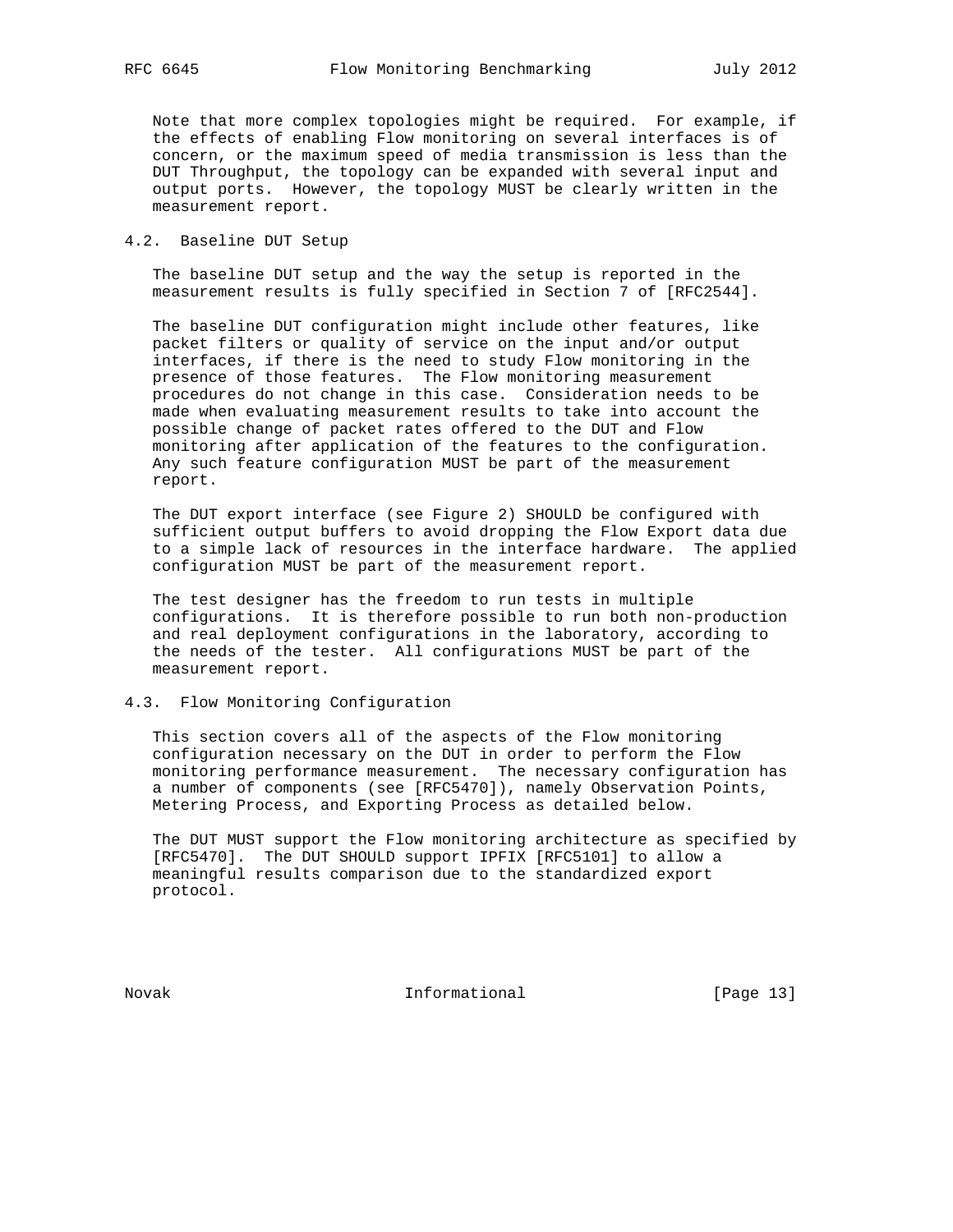The DUT configuration, any existing Cache, and Cache entries MUST be erased before the application of any new configuration for the currently executed measurement.

4.3.1. Observation Points

 The Observation Points specify the interfaces and direction in which the Flow monitoring traffic analysis is to be performed.

 The (\*) in Figure 2 designates the Observation Points in the default configuration. Other DUT Observation Points might be configured depending on the specific measurement needs as follows:

- a. ingress port/ports only
- b. egress port/ports only
- c. both ingress and egress

 This test topology corresponds to unidirectional traffic only with traffic analysis performed on the input and/or output interface. Testing with bidirectional traffic is discussed in Appendix B.

 Generally, the placement of Observation Points depends upon the position of the DUT in the deployed network and the purpose of Flow monitoring. See [RFC3917] for detailed discussion. The measurement procedures are otherwise the same for all these possible configurations.

 In the case of both ingress and egress Flow monitoring being enabled on one DUT, the resulting analysis should consider that each Flow will be represented in the DUT Cache by two Flow Records (one for each direction). Therefore, the Flow Export will also contain those two Flow Records.

 If more than one Observation Point for one direction is defined on the DUT, the traffic passing through each of the Observation Points MUST be configured in such a way that it creates Flows and Flow Records that do not overlap. Each packet (or set of packets if measuring more than one packet per Flow - see Section 6.3.1) sent to the DUT on different ports still creates one unique Flow Record.

 The specific Observation Points and associated monitoring direction MUST be included as part of the measurement report.

4.3.2. Metering Process

 The Metering Process MUST be enabled in order to create the Cache in the DUT and configure the Cache related parameters.

Novak **Informational Informational** [Page 14]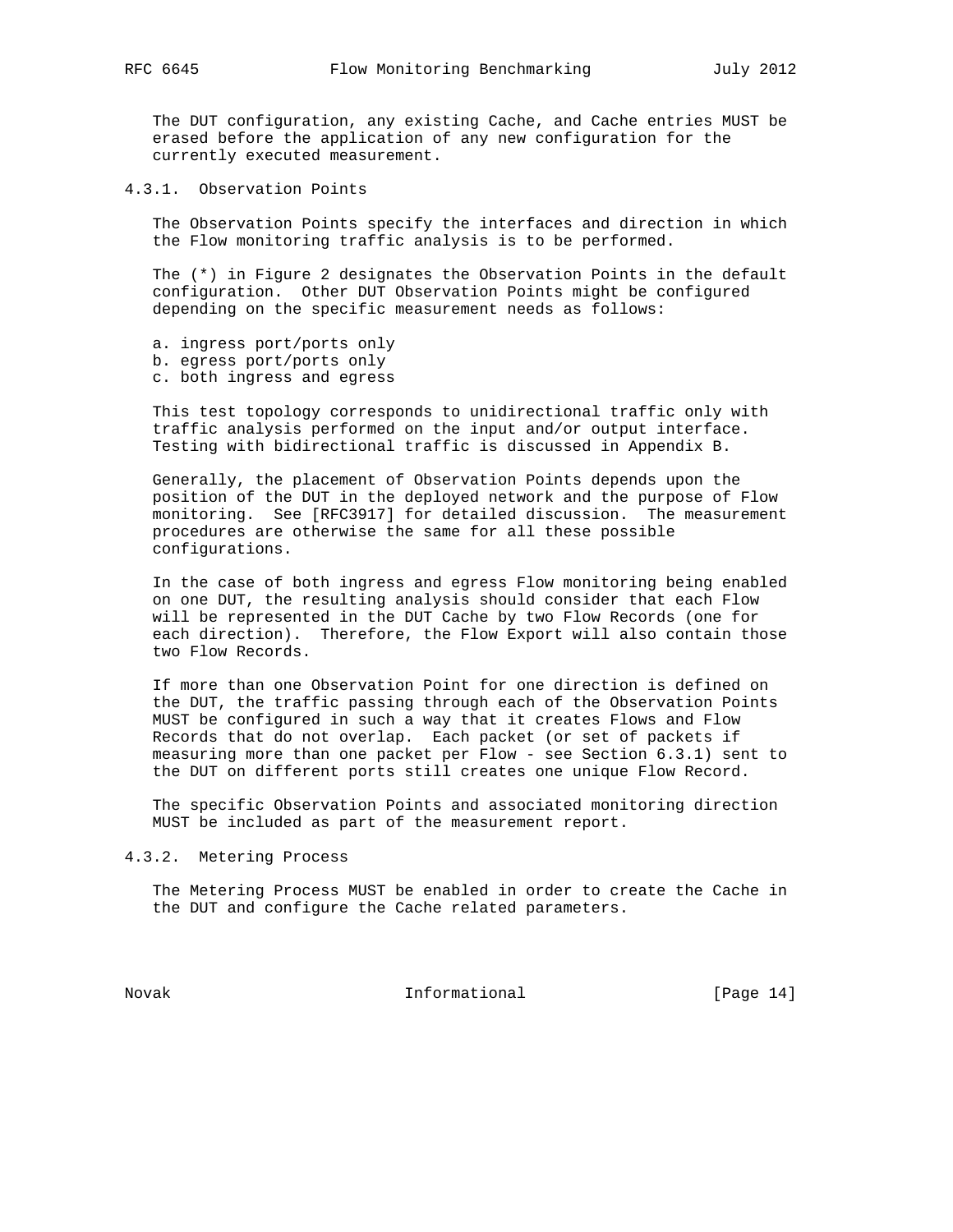The Cache Size available to the DUT MUST be known and taken into account when designing the measurement as specified in Section 5. Typically, the Cache Size will be present in the "show" commands of the Flow monitoring process, in either the actual configuration or the product documentation from the DUT vendor. The Cache Size MUST have a fixed value for the entire duration of the measurement. This method is not applicable to benchmarking any Flow monitoring applications that dynamically change their Cache Size.

 The configuration of the Metering Process MUST be included as part of the measurement report. For example, when a Flow monitoring implementation uses timeouts to expire entries from the Cache, the Cache's Idle and Active Timeouts MUST be known and taken into account when designing the measurement as specified in Section 5. If the Flow monitoring implementation allows only timeouts equal to zero (e.g., immediate timeout or non-existent Cache), then the measurement conditions in Section 5 are fulfilled inherently without any additional configuration. The DUT simply exports information about every packet immediately, subject to the Flow Export Rate definition in Section 2.2.5.

 If the Flow monitoring implementation allows configuration of multiple Metering Processes on a single DUT, the exact configuration of each process MUST be included in the measurement report. Only measurements with the same number of Metering Processes can be compared.

 The Cache Size and the Idle and Active Timeouts MUST be included in the measurement report.

# 4.3.3. Exporting Process

 The Exporting Process MUST be configured in order to export the Flow Record data to the Collector.

 The Exporting Process MUST be configured in such a way that all Flow Records from all configured Observation Points are exported towards the Collector, after the expiration policy, which is composed of the Idle and Active Timeouts and Cache Size.

 The Exporting Process SHOULD be configured with IPFIX [RFC5101] as the protocol used to format the Flow Export data. If the Flow monitoring implementation does not support IPFIX, proprietary protocols MAY be used. Only measurements with the same export protocol SHOULD be compared since the protocols may differ in their export efficiency. The export efficiency might also be influenced by the Template Record used and the ordering of the individual export fields within the template.

Novak Informational [Page 15]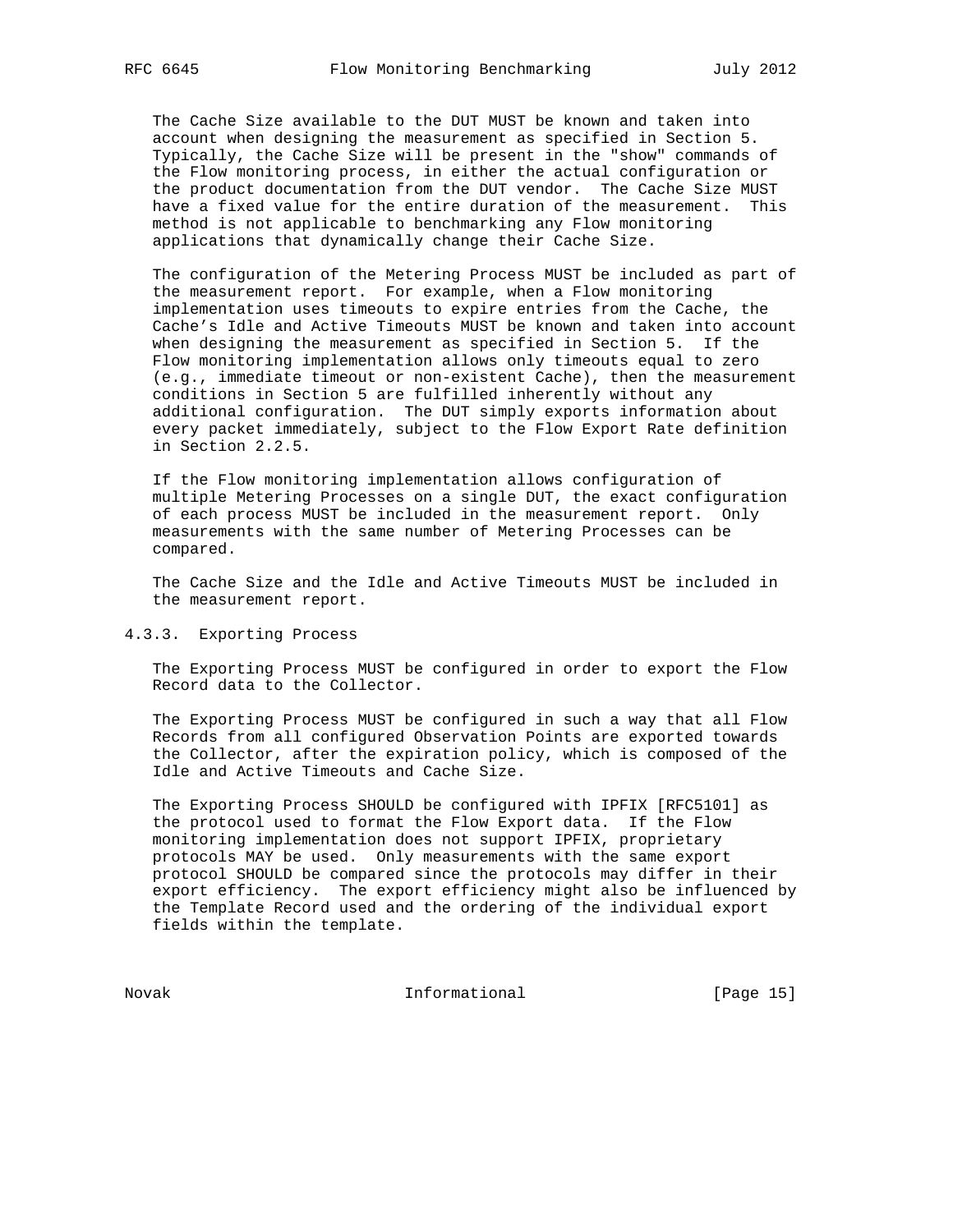The Template Records used by the tested implementations SHOULD be analyzed and documented as part of the measurement report. Ideally, only tests with same Template Records should be compared.

 Various Flow monitoring implementations might use different default values regarding the export of Control Information [RFC5470]; therefore, the Flow Export corresponding to Control Information SHOULD be analyzed and reported as a separate item on the measurement report. The export of Control Information SHOULD always be configured consistently across all testing and configured to the minimal possible value. Ideally, just one set of Control Information should be exported during each measurement. Note that Control Information includes options and Template Records [RFC5470].

 Section 10 of [RFC5101] and Section 8.1 of [RFC5470] discuss the possibility of deploying various transport-layer protocols to deliver Flow Export data from the DUT to the Collector. The selected protocol MUST be included in the measurement report. Only benchmarks with the same transport-layer protocol SHOULD be compared. If the Flow monitoring implementation allows the use of multiple transport layer protocols, each of the protocols SHOULD be measured in a separate measurement run and the results reported independently in the measurement report.

 If a reliable transport protocol is used for the transmission of the Flow Export data from the DUT, the configuration of the Transport session MUST allow for non-blocking data transmission. An example of parameters to look at would be the TCP window size and maximum segment size (MSS). The most substantial transport-layer parameters should be included in the measurement report.

# 4.3.4. Flow Records

 A Flow Record contains information about a specific Flow observed at an Observation Point. A Flow Record contains measured properties of the Flow (e.g., the total number of bytes for all the Flow packets) and usually characteristic properties of the Flow (e.g., source IP address).

 The Flow Record definition is implementation specific. A Flow monitoring implementation might allow for only a fixed Flow Record definition, based on the most common IP parameters in the IPv4 or IPv6 headers -- for example, source and destination IP addresses, IP protocol numbers, or transport-level port numbers. Another implementation might allow the user to define their own arbitrary Flow Record to monitor the traffic. The only requirement for the measurements defined in this document is the need for a large

Novak Informational [Page 16]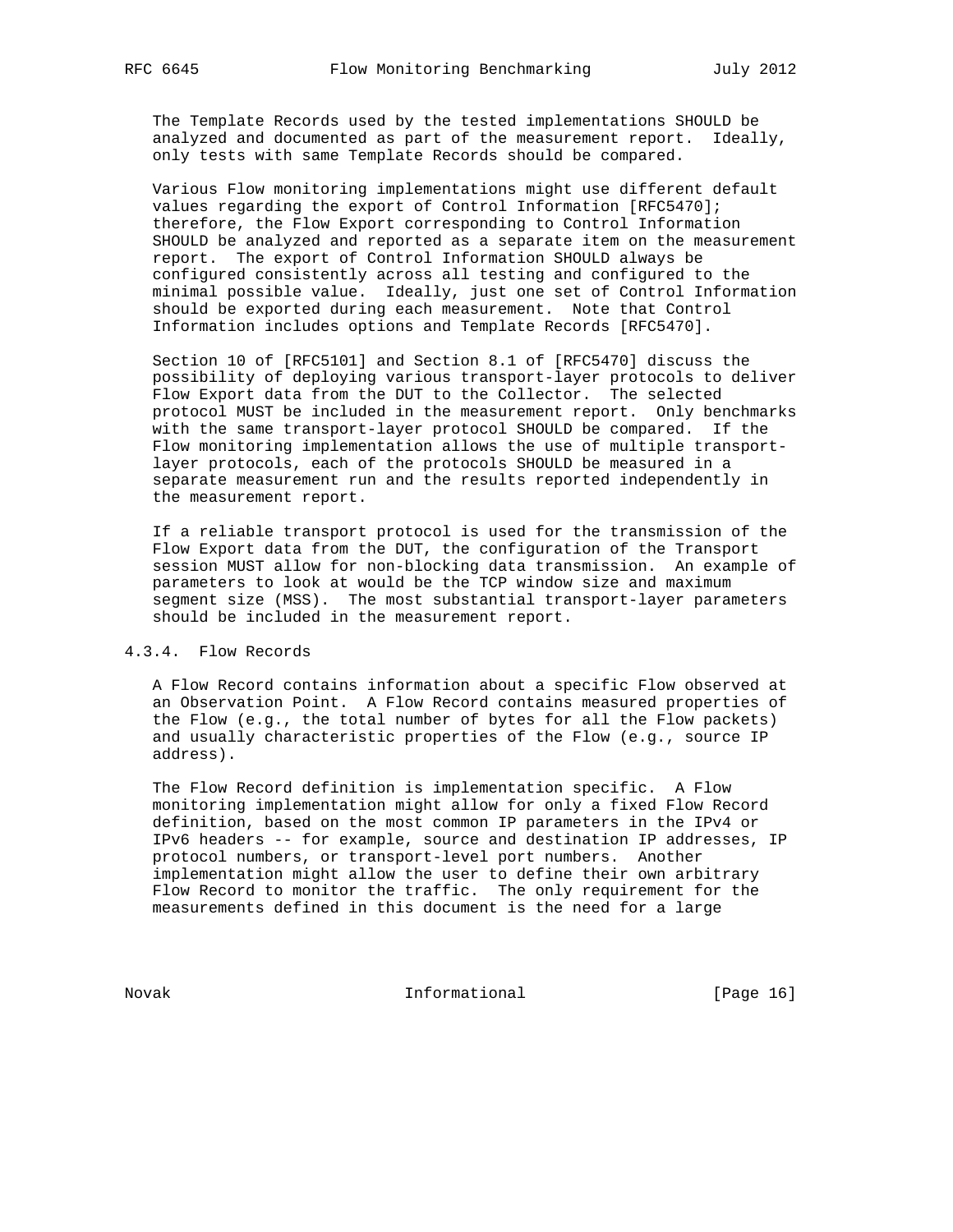number of Cache entries in the Cache. The Flow Keys needed to achieve that will typically be source and destination IP addresses and transport-level port numbers.

 The recommended full IPv4, IPv6, or MPLS Flow Record is shown below. The IP address indicates either IPv4 or IPv6, depending on the traffic type being tested. The Flow Record configuration is Flow monitoring implementation-specific; therefore, the examples below cannot provide an exact specification of individual entries in each Flow Record. The best set of key fields to use is left to the test designer using the capabilities of the specific Flow monitoring implementation.

 Flow Keys: Source IP address Destination IP address MPLS label (for MPLS traffic type only) Transport-layer source port Transport-layer destination port IP protocol number (IPv6 next header) IP type of service (IPv6 traffic class) Other fields: Packet counter Byte counter Table 1: Recommended Configuration If the Flow monitoring allows for user-defined Flow Records, the minimal Flow Record configurations allowing large numbers of Cache entries are, for example: Flow Keys: Source IP address Destination IP address Other fields: Packet counter or: Flow Keys: Transport-layer source port Transport-layer destination port Other fields: Packet counter Table 2: User-Defined Configuration

Novak **Informational Informational** [Page 17]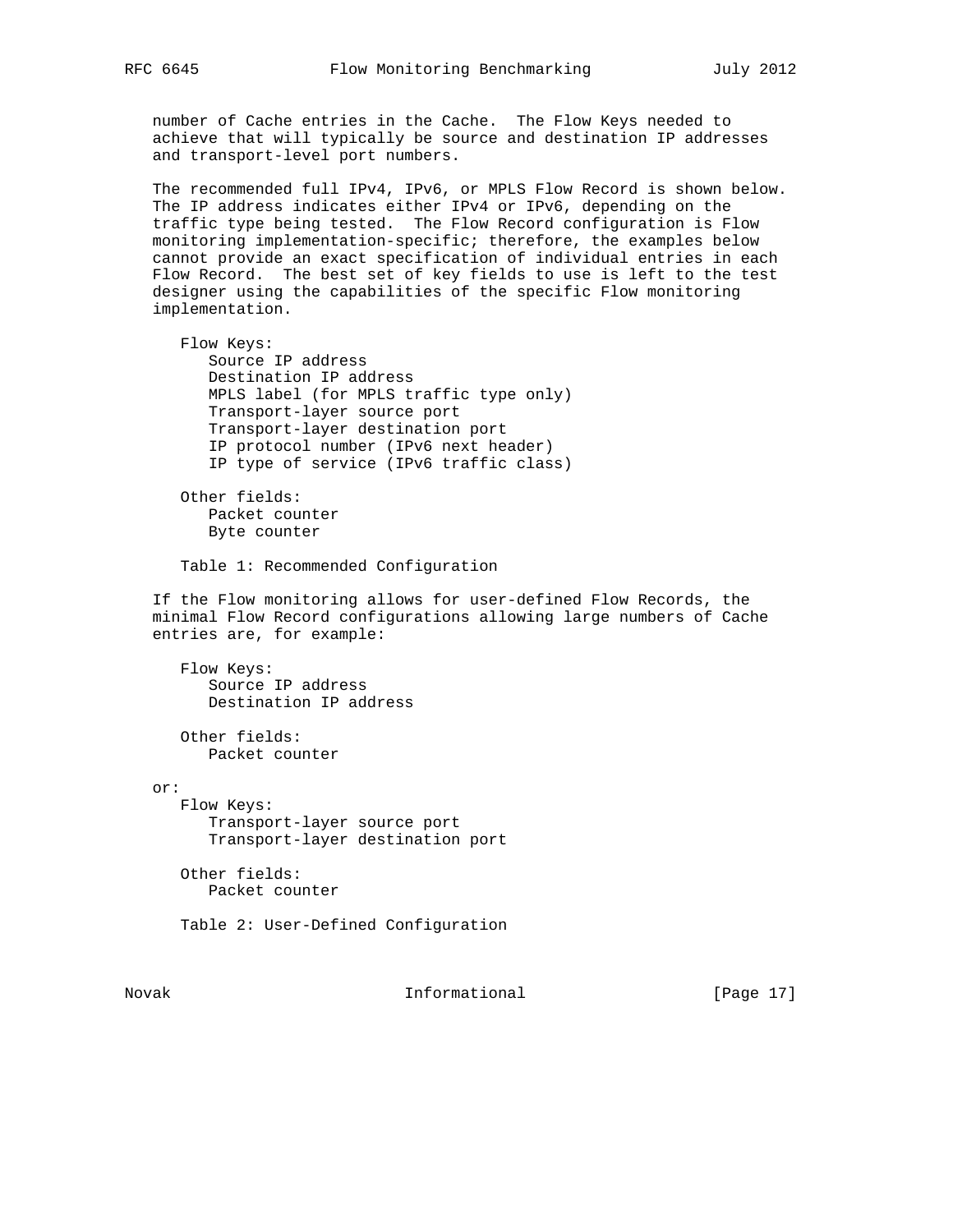The Flow Record configuration MUST be clearly noted in the measurement report. The Flow Monitoring Throughput measurements on different DUTs, or different Flow monitoring implementations, MUST be only compared for exactly the same Flow Record configuration.

4.3.5. Flow Monitoring with Multiple Configurations

 The Flow monitoring architecture as specified in [RFC5470] allows for more complicated configurations with multiple Metering and Exporting Processes on a single DUT. Depending on the particular Flow monitoring implementation, it might affect the measured DUT performance. Therefore, the measurement report should contain information about how many Metering and Exporting Processes were configured on the DUT for the selected Observation Points.

The examples of such possible configurations are:

- a. Several Observation Points with a single Metering Process and a single Exporting Process.
- b. Several Observation Points, each with one Metering Process but all using just one instance of Exporting Process.
- c. Several Observation Points with per-Observation-Point Metering Process and Exporting Process.
- 4.3.6. MPLS Measurement Specifics

 The Flow Record configuration for measurements with MPLS encapsulated traffic SHOULD contain the MPLS label. For this document's purposes, "MPLS Label" is the entire 4 byte MPLS header. Typically, the label of the interest will be at the top of the label stack, but this depends on the details of the MPLS test setup.

 The tester SHOULD ensure that the data received by the Collector contains the expected MPLS labels.

 The MPLS forwarding performance document [RFC5695] specifies a number of possible MPLS label operations to test. The Observation Points MUST be placed on all the DUT test interfaces where the particular MPLS label operation takes place. The performance measurements SHOULD be performed with only one MPLS label operation at the time.

 The DUT MUST be configured in such a way that all the traffic is subject to the measured MPLS label operation.

Novak **Informational Informational** [Page 18]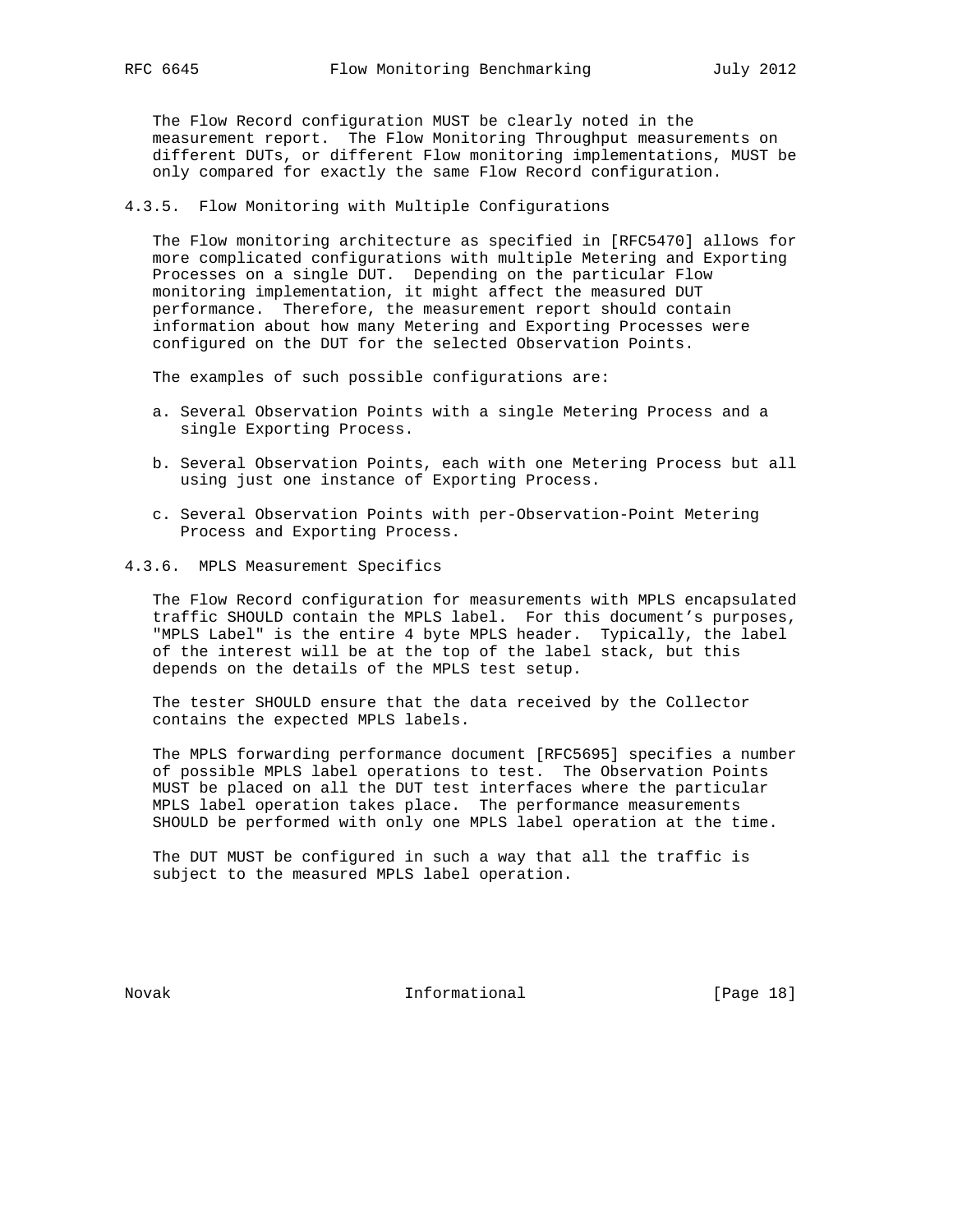# 4.4. Collector

 The Collector is needed in order to capture the Flow Export data, which allows the Flow Monitoring Throughput to be measured.

 The Collector can be used exclusively as a capture device, providing just hexadecimal format of the Flow Export data. In such a case, it does not need to have any additional Flow Export decoding capabilities and all the decoding is done offline.

 However, if the Collector is also used to decode the Flow Export data, it SHOULD support IPFIX [RFC5101] for meaningful results analysis. If proprietary Flow Export is deployed, the Collector MUST support it; otherwise, the Flow Export data analysis is not possible.

 The Collector MUST be capable of capturing the export packets sent from the DUT at the full rate without losing any of them. When using reliable transport protocols (see also Section 4.3.3) to transmit Flow Export data, the Collector MUST have sufficient resources to guarantee non-blocking data transmission on the transport-layer session.

 During the analysis, the Flow Export data needs to be decoded and the received Flow Records counted.

 The capture buffer MUST be cleared at the beginning of each measurement.

## 4.5. Sampling

 Packet sampling and flow sampling is out of the scope of this document. This document applies to situations without packet, flow, or export sampling.

# 4.6. Frame Formats

 Flow monitoring itself is not dependent in any way on the media used on the input and output ports. Any media can be used as supported by the DUT and the test equipment. This applies both to data forwarding interfaces and to the export interface (see Figure 2).

 At the time of this writing, the most common transmission media and corresponding frame formats (e.g., Ethernet, Packet over SONET) for IPv4, IPv6, and MPLS traffic are specified within [RFC2544], [RFC5180], and [RFC5695].

 The presented frame formats MUST be recorded in the measurement report.

Novak 1nformational [Page 19]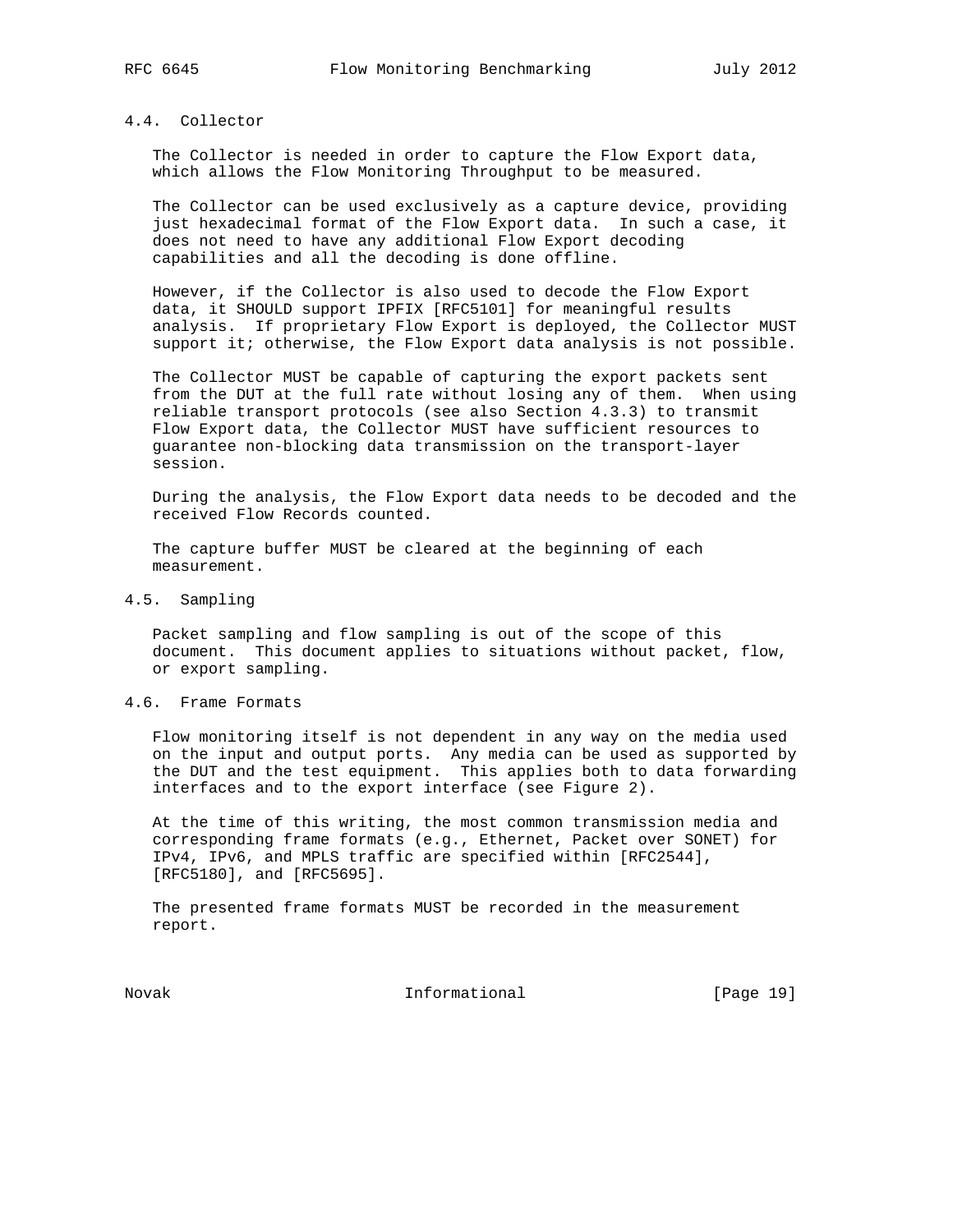# 4.7. Frame Sizes

 Frame sizes of the traffic to be analyzed by the DUT are specified in Section 9 of [RFC2544] for Ethernet type interfaces (64, 128, 256, 1024, 1280, 1518 bytes) and in Section 5 of [RFC5180] for Packet over SONET interfaces (47, 64, 128, 256, 1024, 1280, 1518, 2048, 4096 bytes).

 When measuring with large frame sizes, care needs to be taken to avoid any packet fragmentation on the DUT interfaces that could negatively affect measured performance values.

The presented frame sizes MUST be recorded in the measurement report.

4.8. Flow Export Data Packet Sizes

 The Flow monitoring performance will be affected by the packet size that the particular implementation uses to transmit Flow Export data to the Collector. The used packet size MUST be part of the measurement report and only measurements with same packet sizes SHOULD be compared.

 The DUT export interface (see Figure 2) maximum transmission unit (MTU) SHOULD be configured to the largest available value for the media. The Flow Export MTU MUST be recorded in the measurement report.

# 4.9. Illustrative Test Setup Examples

 The examples below represent a hypothetical test setup to clarify the use of Flow monitoring parameters and configuration, together with traffic parameters to test Flow monitoring. The actual benchmarking specifications are in Sections 5 and 6.

# 4.9.1. Example 1 - Idle Timeout Flow Expiration

 The traffic generator sends 1000 packets per second in 10000 defined streams, each stream identified by a unique destination IP address. Therefore, each stream has a packet rate of 0.1 packets per second.

 The packets are sent in a round-robin fashion (stream 1 to 10000) while incrementing the destination IP address for each sent packet. After a packet for stream 10000 is sent, the next packet destination IP address corresponds to stream 1's address again.

 The configured Cache Size is 20000 Flow Records. The configured Active Timeout is 100 seconds, and the Idle Timeout is 5 seconds.

Novak **Informational Informational** [Page 20]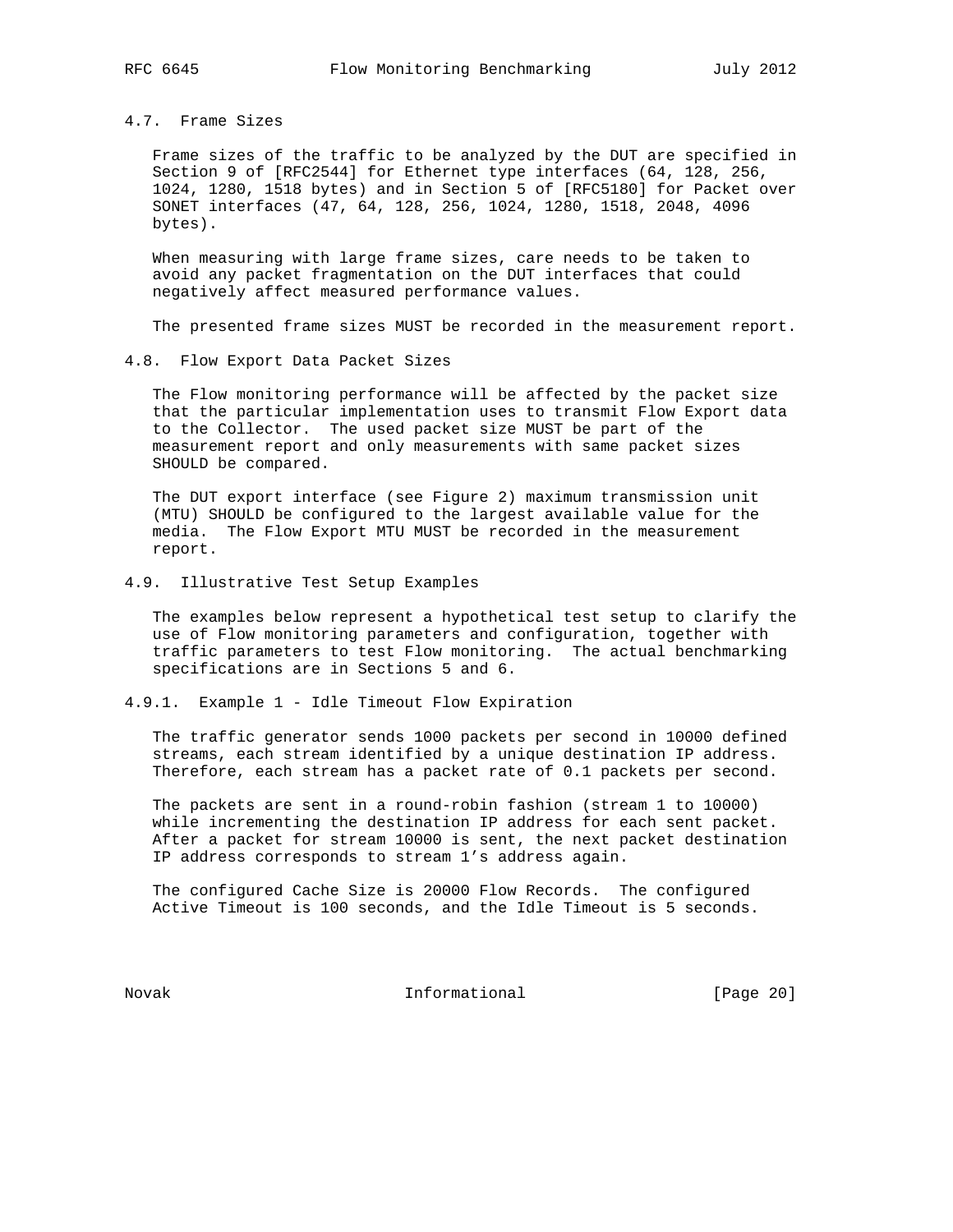Flow monitoring on the DUT uses the destination IP address as the Flow Key.

 A packet with the destination IP address equal to A is sent every 10 seconds, so the Cache entry is refreshed in the Cache every 10 seconds. However, the Idle Timeout is 5 seconds, so the Cache entries will expire from the Cache due to the Idle Timeout, and when a new packet is sent with the same IP address A, it will create a new entry in the Cache. This behavior depends upon the design and efficiency of the Cache ager, and incidences of multi-packet flows observed during this test should be noted.

 The measured Flow Export Rate in this case will be 1000 Flow Records per second since every single sent packet will always create a new Cache entry and 1000 packets per second are sent.

 The expected number of Cache entries in the Cache during the whole measurement is around 5000. It corresponds to the Idle Timeout being 5 seconds; during those five seconds, 5000 entries are created. This expectation might change in real measurement setups with large Cache Sizes and a high packet rate where the DUT's actual export rate might be limited and lower than the Flow Expiration activity caused by the traffic offered to the DUT. This behavior is entirely implementation-specific.

4.9.2. Example 2 - Active Timeout Flow Expiration

 The traffic generator sends 1000 packets per second in 100 defined streams, each stream identified by a unique destination IP address. Each stream has a packet rate of 10 packets per second. The packets are sent in a round-robin fashion (stream 1 to 100) while incrementing the destination IP address for each sent packet. After a packet for stream 100 is sent, the next packet destination IP address corresponds to stream 1's address again.

 The configured Cache Size is 1000 Flow Records. The configured Active Timeout is 100 seconds. The Idle Timeout is 10 seconds.

 Flow monitoring on the DUT uses the destination IP address as the Flow Key.

 After the first 100 packets are sent, 100 Cache entries will have been created in the Flow monitoring Cache. The subsequent packets will be counted against the already created Cache entries since the destination IP address (Flow Key) has already been seen by the DUT (provided the Cache entries did not expire yet as described below).

Novak 1nformational [Page 21]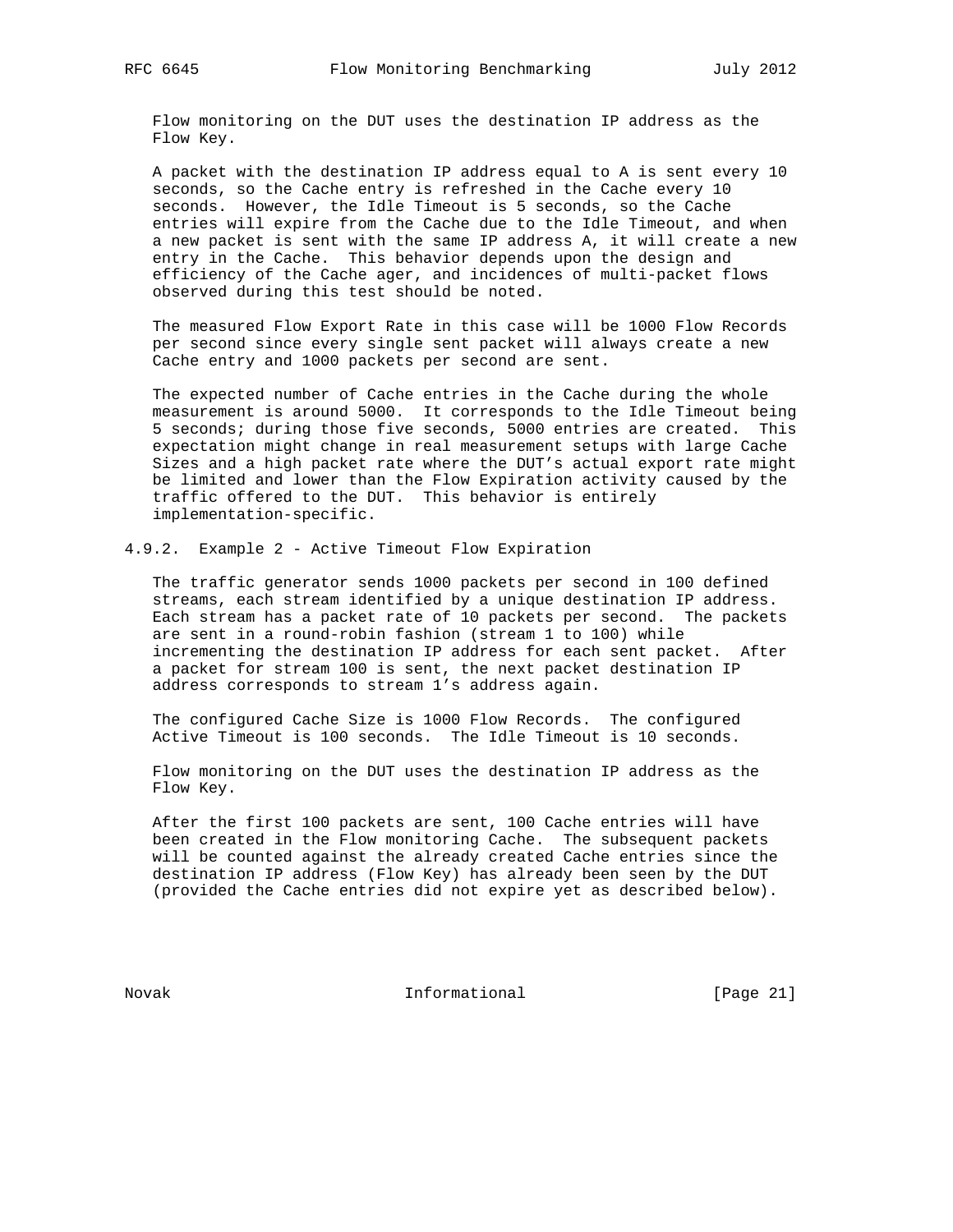A packet with the destination IP address equal to A is sent every 0.1 second, so the Cache entry is refreshed in the Cache every 0.1 second, while the Idle Timeout is 10 seconds. In this case, the Cache entries will not expire until the Active Timeout expires, e.g., they will expire every 100 seconds and then the Cache entries will be created again.

 If the test measurement time is 50 seconds from the start of the traffic generator, then the measured Flow Export Rate is 0 since during this period nothing expired from the Cache.

 If the test measurement time is 100 seconds from the start of the traffic generator, then the measured Flow Export Rate is 1 Flow Record per second.

 If the test measurement time is 290 seconds from the start of the traffic generator, then the measured Flow Export Rate is 2/3 of a Flow Record per second since the Cache expired the same number of Flows twice (100) during the 290-seconds period.

5. Flow Monitoring Throughput Measurement Methodology

Objective:

 To measure the Flow monitoring performance in a manner that is comparable between different Flow monitoring implementations.

Metric definition:

Flow Monitoring Throughput - see Section 3.

Discussion:

 Different Flow monitoring implementations might choose to handle Flow Export from a partially empty Cache differently than in the case of the Cache being fully occupied. Similarly, software- and hardware-based DUTs can handle the same situation as stated above differently. The purpose of the benchmark measurement in this section is to define one measurement procedure covering all the possible behaviors.

 The only criteria is to measure as defined here until Flow Record or packet losses are seen. The decision whether to dive deeper into the conditions under which the packet losses happen is left to the tester.

Novak Informational [Page 22]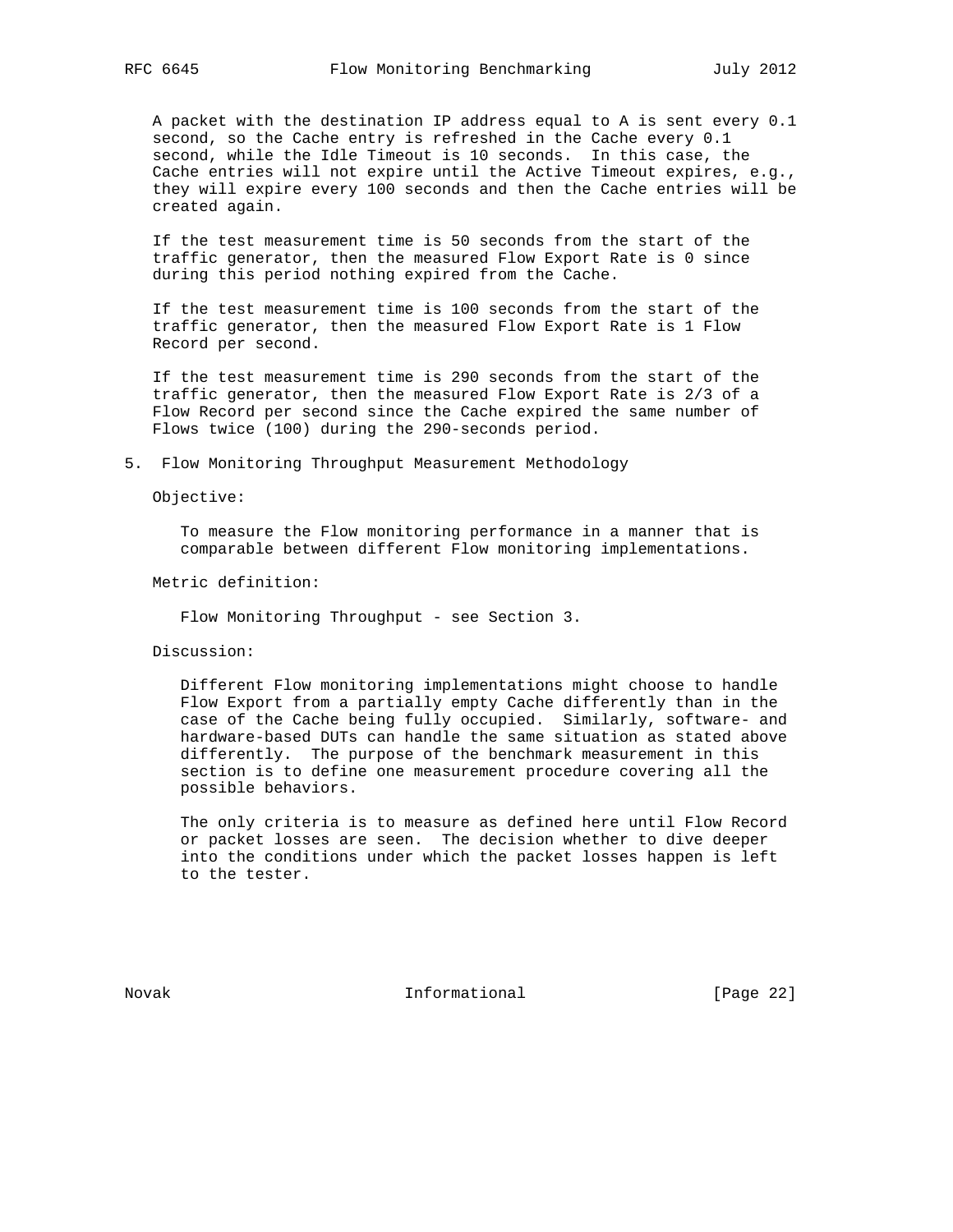# 5.1. Flow Monitoring Configuration

#### Cache Size

 Cache Size configuration is dictated by the expected position of the DUT in the network and by the chosen Flow Keys of the Flow Record. The number of unique sets of Flow Keys that the traffic generator (sender) provides should be multiple times larger than the Cache Size. This ensures that the existing Cache entries are never updated by a packet from the sender before the particular Flow Expiration and Flow Export. This condition is simple to fulfill with linearly incremented Flow Keys (for example, IP addresses or transport-layer ports) where the range of values must be larger than the Cache Size. When randomized traffic generation is in use, the generator must ensure that the same Flow Keys are not repeated within a range of randomly generated values.

 The Cache Size MUST be known in order to define the measurement circumstances properly. Typically, the Cache Size will be found using the "show" commands of the Flow monitoring implementation in the actual configuration or in the product documentation from the vendor.

# Idle Timeout

 Idle Timeout is set (if configurable) to the minimum possible value on the DUT. This ensures that the Cache entries are expired as soon as possible and exported out of the DUT Cache. It MUST be known in order to define the measurement circumstances completely and equally across implementations.

Active Timeout

 Active Timeout is set (if configurable) to a value equal to or higher than the Idle Timeout. It MUST be known in order to define the measurement circumstances completely and equally across implementations.

Flow Keys Definition:

 The test needs large numbers of unique Cache entries to be created by incrementing values of one or several Flow Keys. The number of unique combinations of Flow Keys values SHOULD be several times larger than the DUT Cache Size. This makes sure that any incoming packet will never refresh any already existing Cache entry.

 The availability of Cache Size, Idle Timeout, and Active Timeout as configuration parameters is implementation-specific. If the Flow monitoring implementation does not support these parameters, the test possibilities, as specified by this document, are restricted. Some

Novak 1nformational [Page 23]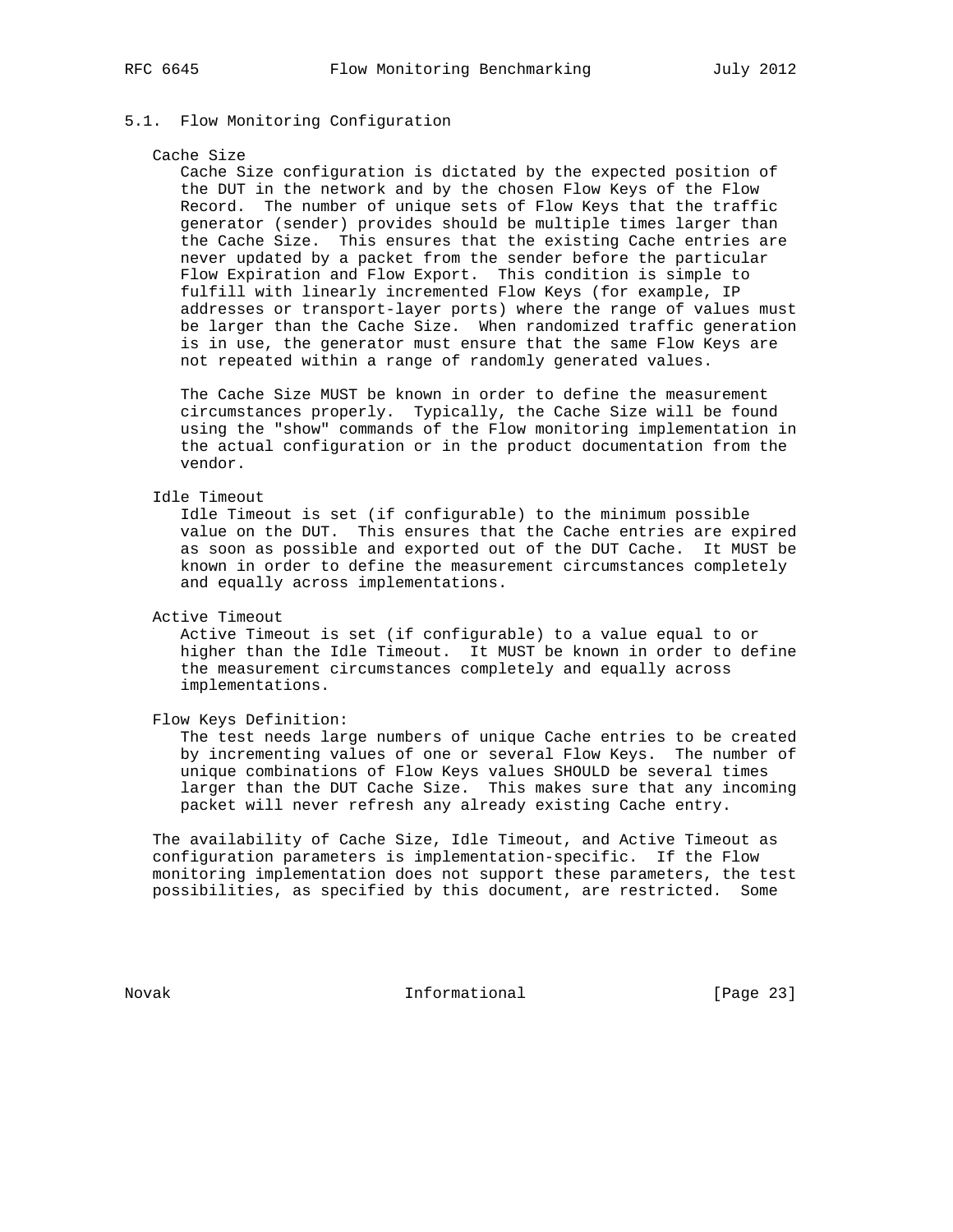testing might be viable if the implementation follows the guidance provided in the [IPFIX-CONFIG] document and is considered on a case by-case basis.

5.2. Traffic Configuration

Traffic Generation

 The traffic generator needs to increment the Flow Keys values with each sent packet. This way, each packet represents one Cache entry in the DUT Cache.

 A particular Flow monitoring implementation might choose to deploy a hashing mechanism to match incoming data packets to a certain Flow. In such a case, the combination of how the traffic is constructed and the hashing might influence the DUT Flow monitoring performance. For example, if IP addresses are used as Flow Keys, this means there could be a performance difference for linearly incremented addresses (in ascending or descending order) as opposed to IP addresses randomized in a certain range. If randomized IP address sequences are used, then the traffic generator needs to be able to reproduce the randomization (e.g., the same set of IP addresses sent in the same order in different test runs) in order to compare various DUTs and Flow monitoring implementations.

 If the test traffic rate is below the maximum media rate for the particular packet size, the traffic generator MUST send the packets in equidistant time intervals. Traffic generators that do not fulfill this condition MUST NOT and cannot be used for the Flow Monitoring Throughput measurement. An example of this behavior is if the test traffic rate is one half of the media rate. The traffic generator achieves this rate by sending packets each half of each second at the full media rate and sending nothing for the second half of each second. In such conditions, it would be impossible to distinguish if the DUT failed to handle the Flows due to the shortage of input buffers during the burst or due to the limits in the Flow monitoring performance.

Measurement Duration

 The measurement duration (e.g., how long the test traffic is sent to the DUT) MUST be at least two-times longer than the Idle Timeout; otherwise, no Flow Export would be seen. The measurement duration SHOULD guarantee that the number of Cache entries created during the measurement exceeds the available Cache Size.

Novak **Informational Informational** [Page 24]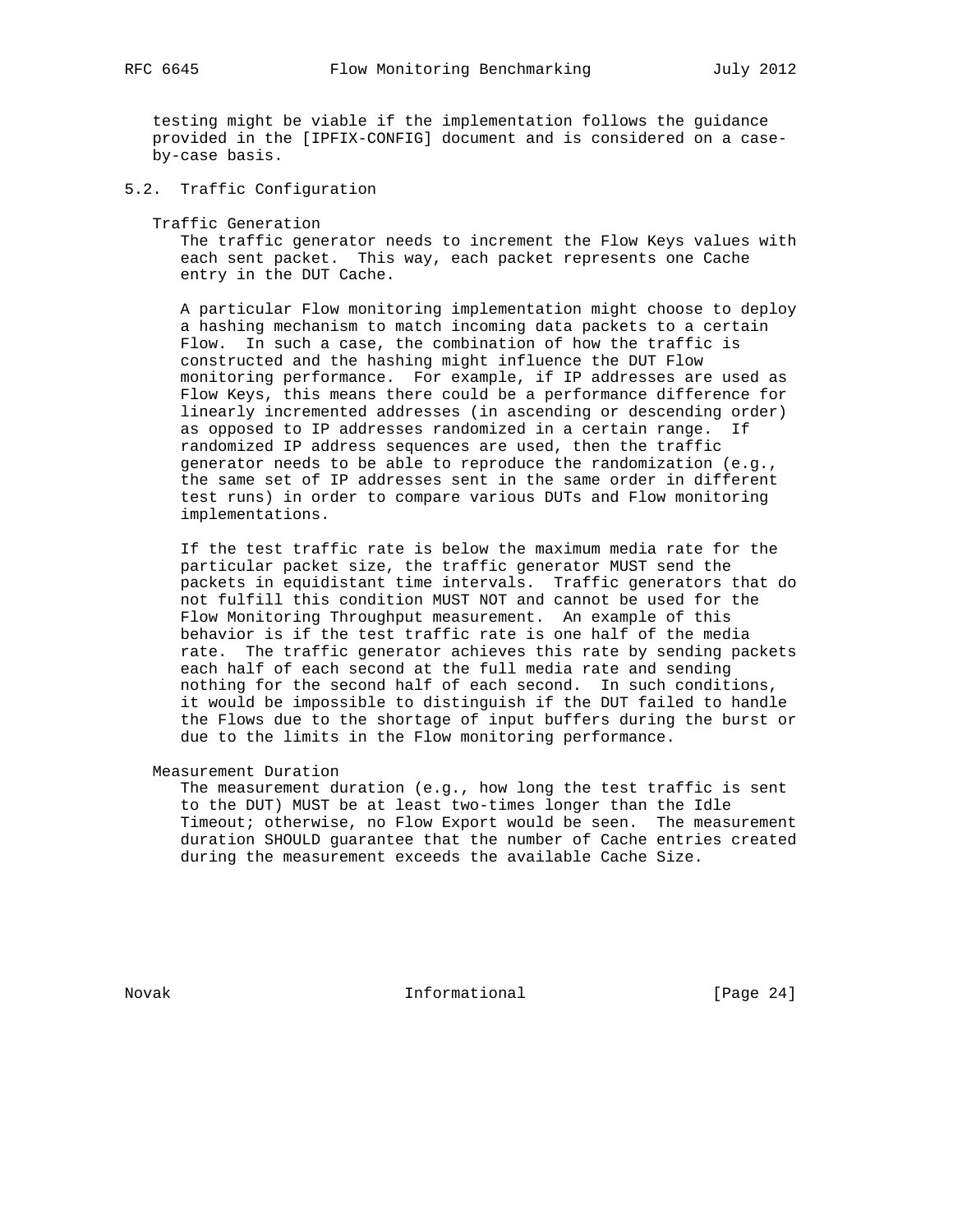### 5.3. Cache Population

 The product of the Idle Timeout and the packet rate offered to the DUT (Cache population) during one measurement determines the total number of Cache entries in the DUT Cache during the measurement (while taking into account some margin for dynamic behavior during high DUT loads when processing the Flows).

 The Flow monitoring implementation might behave differently depending on the relation of the Cache population to the available Cache Size during the measurement. This behavior is fully implementation specific and will also be influenced if the DUT architecture is software based or hardware based.

 The Cache population (if it is lower or higher than the available Cache Size) during a particular benchmark measurement SHOULD be noted, and mainly only measurements with the same Cache population SHOULD be compared.

#### 5.4. Measurement Time Interval

 The measurement time interval is the time value that is used to calculate the measured Flow Export Rate from the captured Flow Export data. It is obtained as specified below.

 RFC 2544 specifies, with the precision of the packet beginning and ending, the time intervals to be used to measure the DUT time characteristics. In the case of a Flow Monitoring Throughput measurement, the start and stop time needs to be clearly defined, but the granularity of this definition can be limited to just marking the start and stop time with the start and stop of the traffic generator. This assumes that the traffic generator and DUT are collocated and the variance in transmission delay from the generator to the DUT is negligible as compared to the total time of traffic generation.

 The measurement start time: the time when the traffic generator is started

 The measurement stop time: the time when the traffic generator is stopped

 The measurement time interval is then calculated as the difference (stop time) - (start time) - (Idle Timeout).

 This supposes that the Cache Size is large enough that the time needed to fill it with Cache entries is longer than the Idle Timeout. Otherwise, the time needed to fill the Cache needs to be used to calculate the measurement time interval in place of the Idle Timeout.

Novak 1nformational [Page 25]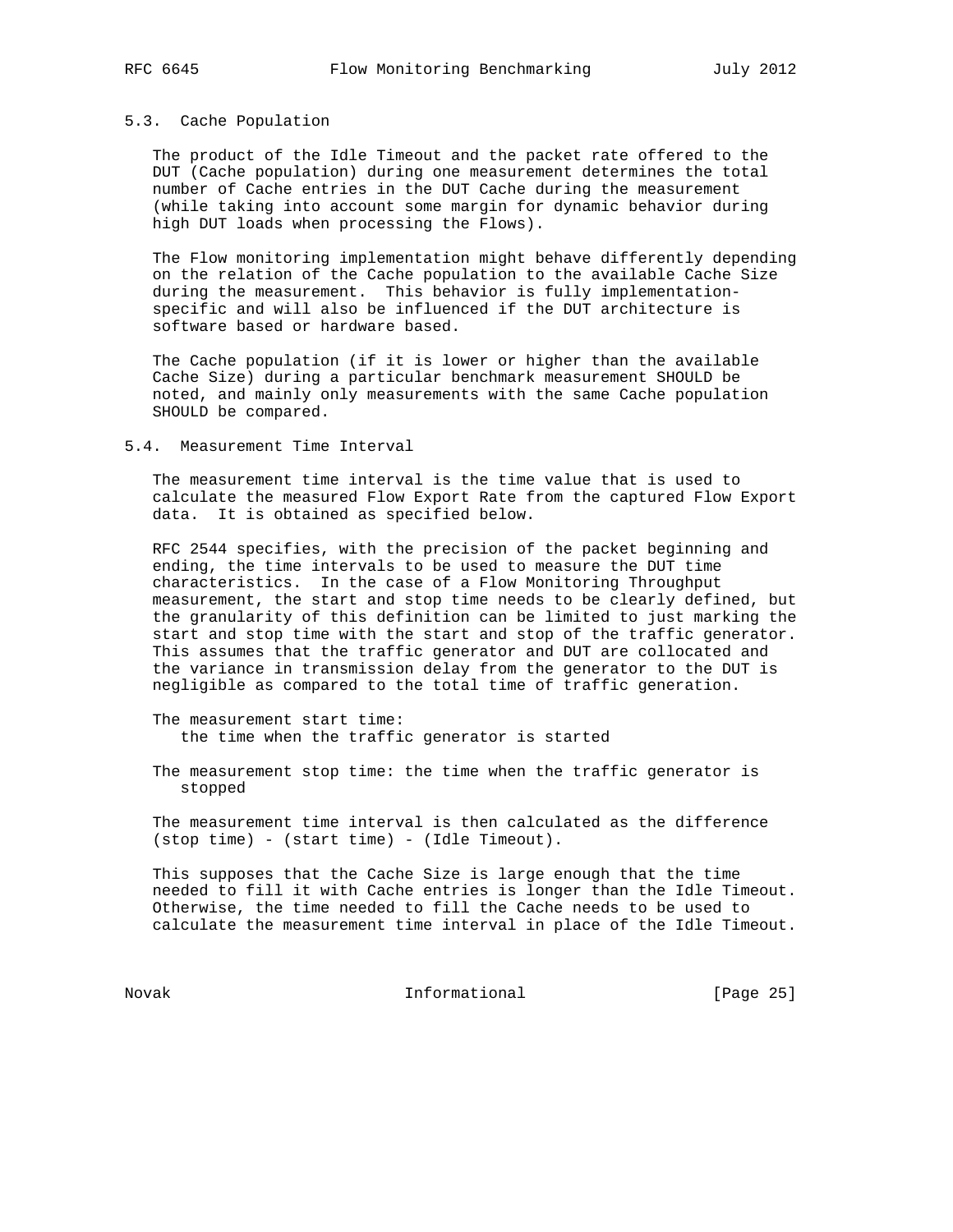Instead of measuring the absolute values of the stop and start times, it is possible to set up the traffic generator to send traffic for a certain predefined time interval, which is then used in the above definition instead of the difference (stop time) - (start time).

 The Collector MUST stop collecting the Flow Export data at the measurement stop time.

 The Idle Timeout (or the time needed to fill the Cache) causes delay of the Flow Export data behind the test traffic that is analyzed by the DUT. For example, if the traffic starts at time point X, Flow Export will start only at the time point  $X +$  Idle Timeout (or  $X +$  time to fill the Cache). Since Flow Export capture needs to stop with the traffic (because that's when the DUT stops processing the Flows at the given rate), the time interval during which the DUT kept exporting data is shorter by the Idle Timeout than the time interval when the test traffic was sent from the traffic generator to the DUT.

5.5. Flow Export Rate Measurement

 The Flow Export Rate needs to be measured in two consequent steps. The purpose of the first step (point a. below) is to gain the actual value for the rate; the second step (point b. below) needs to be done in order to verify that no Flow Record are dropped during the measurement:

- a. In the first step, the captured Flow Export data MUST be analyzed only for the capturing interval (measurement time interval) as specified in Section 5.4. During this period, the DUT is forced to process Cache entries at the rate the packets are sent. When traffic generation finishes, the behavior when emptying the Cache is completely implementation-specific; therefore, the Flow Export data from this period cannot be used for benchmarking.
- b. In the second step, all the Flow Export data from the DUT MUST be captured in order to determine the Flow Record losses. It needs to be taken into account that especially when large Cache Sizes (in order of magnitude of hundreds of thousands of entries and higher) are in use, the Flow Export can take many multiples of Idle Timeout to empty the Cache after the measurement. This behavior is completely implementation-specific.

 If the Collector has the capability to redirect the Flow Export data after the measurement time interval into a different capture buffer (or time stamp the received Flow Export data after that), this can be done in one step. Otherwise, each Flow Monitoring Throughput measurement at a certain packet rate needs to be executed twice - once to capture the Flow Export data just for the measurement time

Novak **Informational** [Page 26]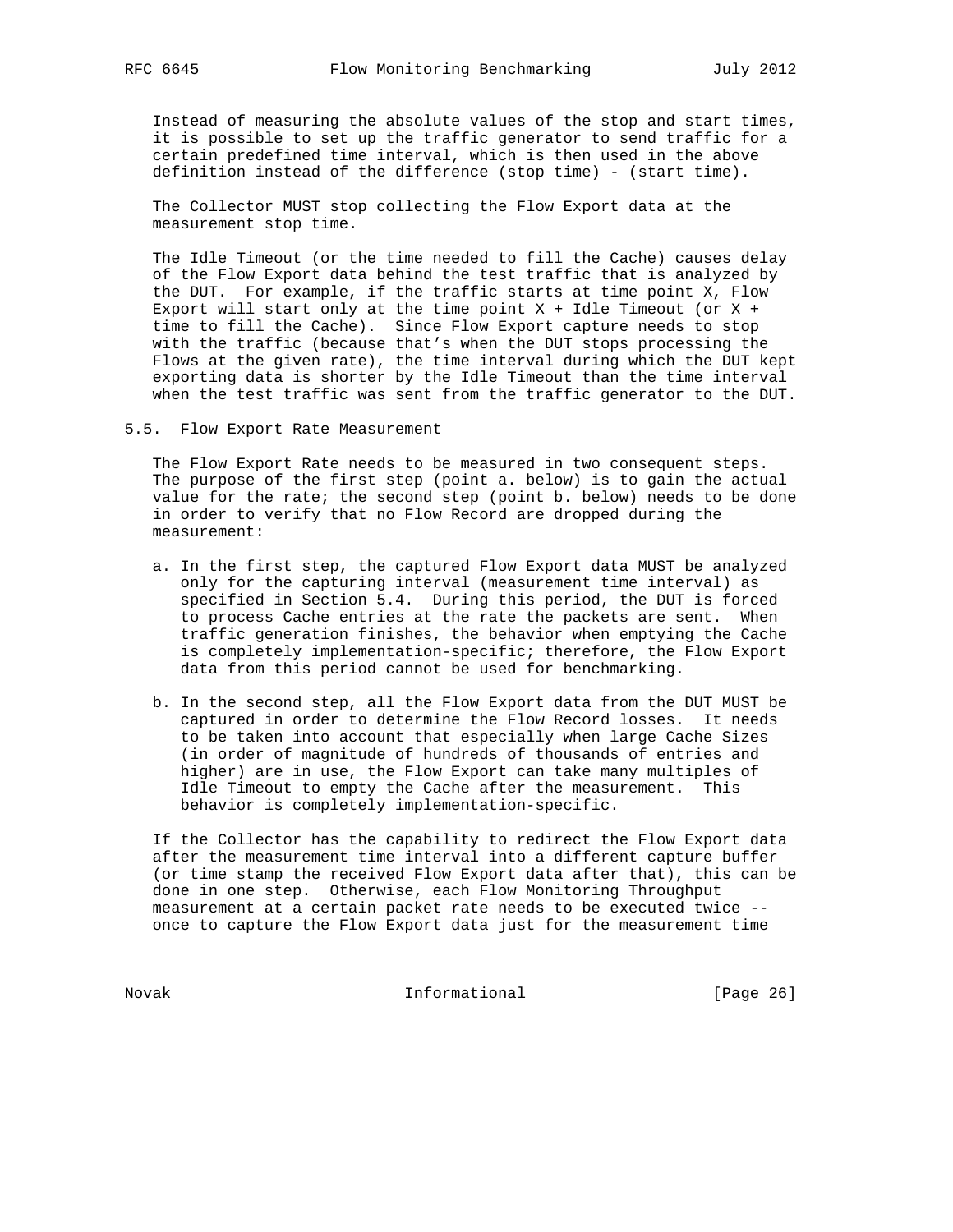interval (to determine the actual Flow Export Rate) and a second time to capture all Flow Export data in order to determine Flow Record losses at that packet rate.

 At the end of the measurement time interval, the DUT might still be processing Cache entries that belong to the Flows expired from the Cache before the end of the interval. These Flow Records might appear in an export packet sent only after the end of the measurement interval. This imprecision can be mitigated by use of large amounts of Flow Records during the measurement (so that the few Flow Records in one export packet can be ignored) or by use of timestamps exported with the Flow Records.

# 5.6. The Measurement Procedure

 The measurement procedure is the same as the Throughput measurement in Section 26.1 of [RFC2544] for the traffic sending side. The DUT output analysis is done on the traffic generator receiving side for the test traffic, the same way as for RFC 2544 measurements.

 An additional analysis is performed using data captured by the Collector. The purpose of this analysis is to establish the value of the Flow Export Rate during the current measurement step and to verify that no Flow Records were dropped during the measurement. The procedure for measuring the Flow Export Rate is described in Section 5.5.

 The Flow Export performance can be significantly affected by the way the Flow monitoring implementation formats the Flow Records into the Flow Export packets. The ordering and frequency in which Control Information is exported and the number of Flow Records in one Flow Export packet are of interest. In the worst case scenario, there is just one Flow Record in every Flow Export packet.

 Flow Export data should be sanity checked during the benchmark measurement for:

- a. the number of Flow Records per packet, by simply calculating the ratio of exported Flow Records to the number of Flow Export packets captured during the measurement (which should be available as a counter on the Collector capture buffer).
- b. the number of Flow Records corresponding to the export of Control Information per Flow Export packet (calculated as the ratio of the total number of such Flow Records in the Flow Export data and the number of Flow Export packets).

Novak **Informational Informational** [Page 27]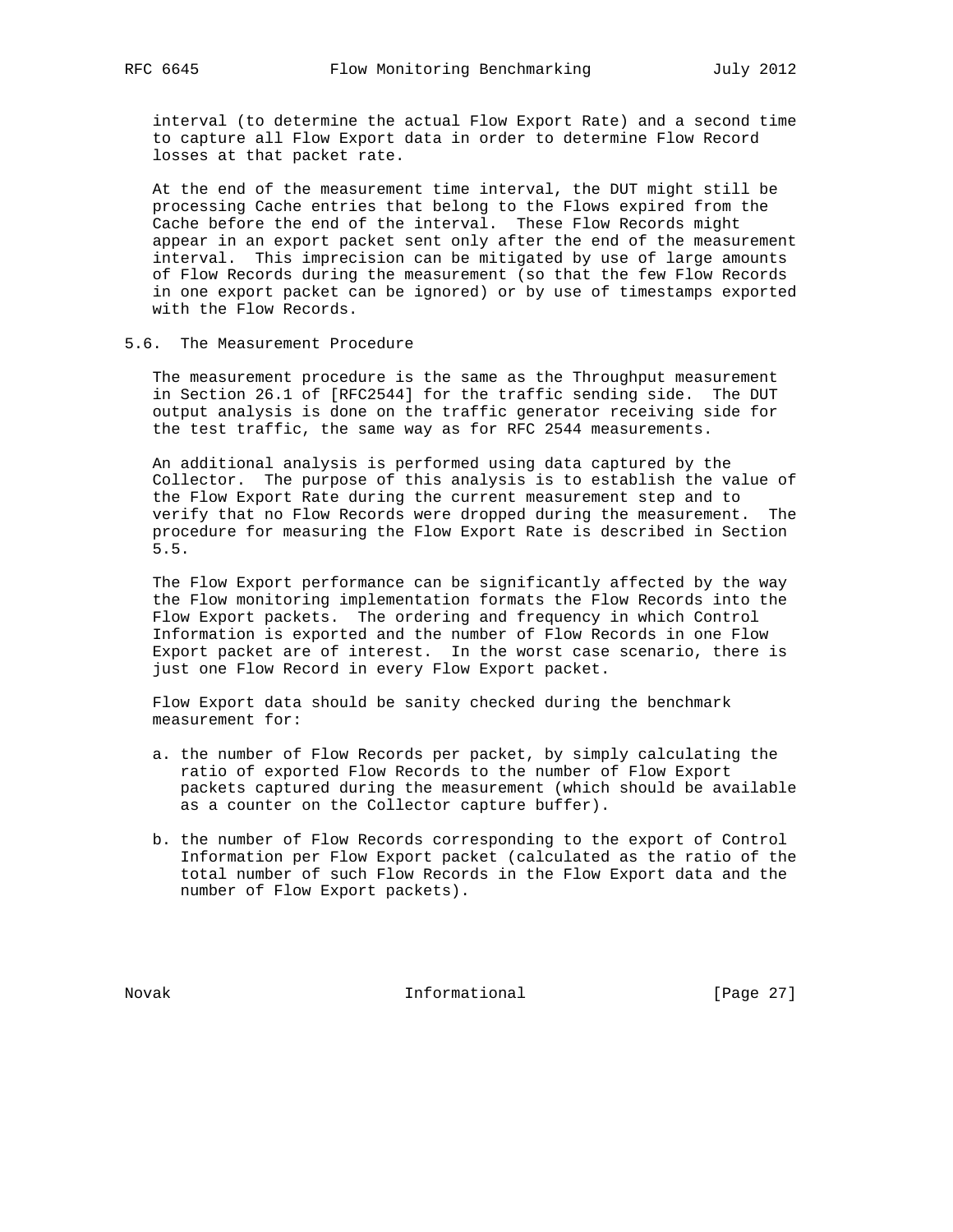# 6. RFC 2544 Measurements

 RFC 2544 measurements can be performed under two Flow monitoring setups (see also Section 3.4.2). This section details both and specifies ways to construct the test traffic so that RFC 2544 measurements can be performed in a controlled environment from the Flow monitoring point of view. A controlled Flow monitoring environment means that the tester always knows what Flow monitoring activity (Flow Export Rate) the traffic offered to the DUT causes.

 This section is applicable mainly for the Throughput (RFC 2544, Section 26.1) and latency (RFC 2544, Section 26.2 ) measurements. It could also be used to measure frame loss rate (RFC 2544, Section 26.3) and back-to-back frames (RFC 2544, Section 26.4). Flow Export requires DUT resources to be generated and transmitted; therefore, the Throughput in most cases will be much lower when Flow monitoring is enabled on the DUT than when it is not.

#### Objective:

 Provide RFC 2544 network device characteristics in the presence of Flow monitoring on the DUT. RFC 2544 studies numerous characteristics of network devices. The DUT forwarding and time characteristics without Flow monitoring present on the DUT can vary significantly when Flow monitoring is deployed on the network device.

Metric definition:

Metric as specified in [RFC2544].

 The measured Throughput MUST NOT include the packet rate corresponding to the Flow Export data, because it is not user traffic forwarded by the DUT. It is generated by the DUT as a result of enabling Flow monitoring and does not contribute to the test traffic that the DUT can handle. Flow Export requires DUT resources to be generated and transmitted; therefore, the Throughput in most cases will be much lower when Flow monitoring is enabled on the DUT than when it is not.

# 6.1. Flow Monitoring Configuration

 Flow monitoring configuration (as detailed in Section 4.3) needs to be applied the same way as discussed in Section 5 with the exception of the Active Timeout configuration.

 The Active Timeout SHOULD be configured to exceed several times the measurement time interval (see Section 5.4). This ensures that if

Novak **Informational Informational** [Page 28]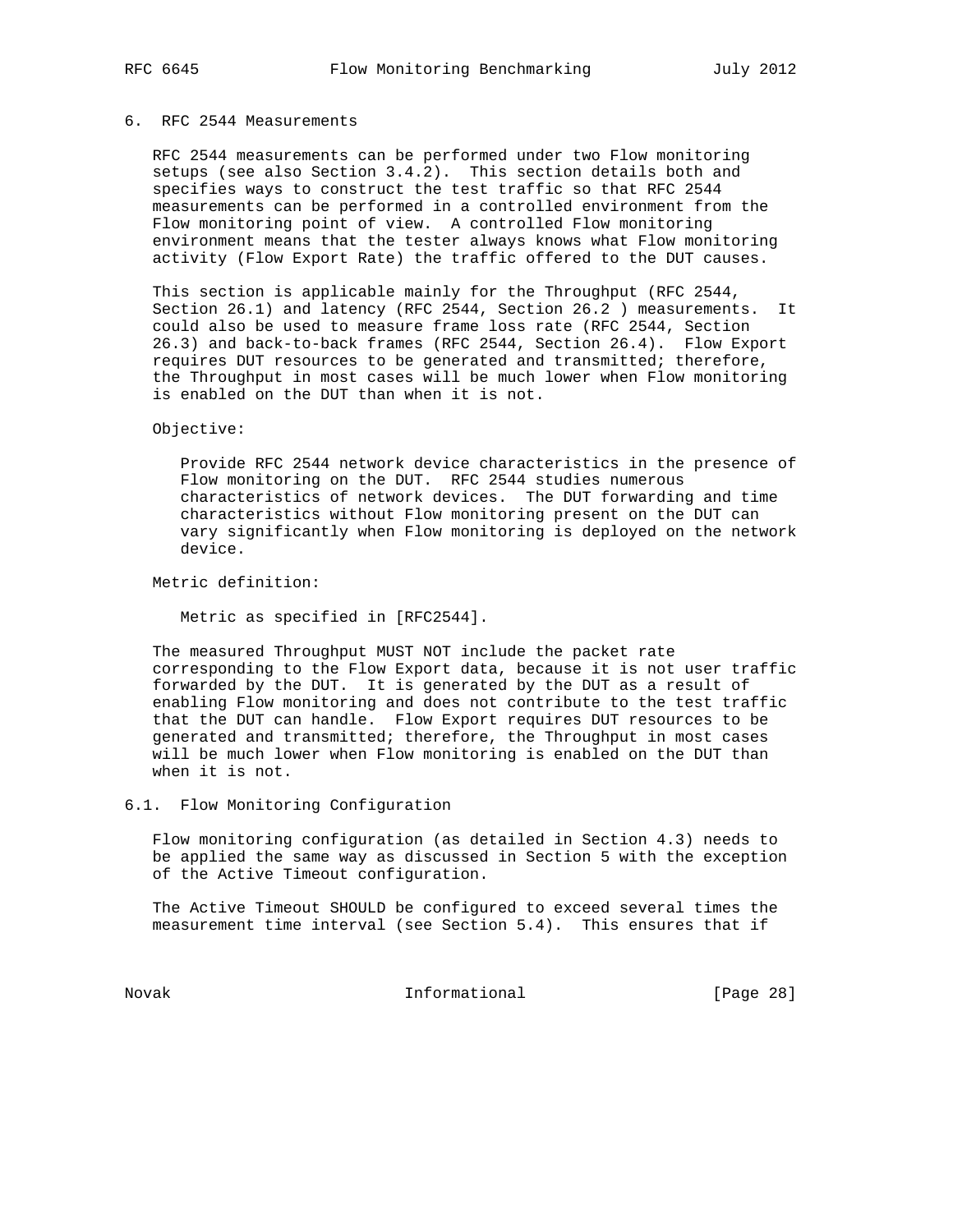measurements with two traffic components are performed (see Section 6.3.2), there is no Flow monitoring activity related to the second traffic component.

 The Flow monitoring configuration does not change in any other way for the measurement performed in this section. What changes and makes the difference is the traffic configurations as specified in the sections below.

6.2. Measurements with the Flow Monitoring Throughput Setup

 To perform a measurement with Flow Monitoring Throughput setup, the major requirement is that the traffic and Flow monitoring be configured in such a way that each sent packet creates one entry in the DUT Cache. This restricts the possible setups only to the measurement with two traffic components as specified in Section 6.3.2.

6.3. Measurements with a Fixed Flow Export Rate

 This section covers the measurements where the RFC 2544 metrics need to be measured with Flow monitoring enabled, but at a certain Flow Export Rate that is lower than the Flow Monitoring Throughput.

 The tester here has both options as specified in Sections 6.3.1 and 6.3.2.

6.3.1. Measurements with a Single Traffic Component

 Section 12 of [RFC2544] discusses the use of protocol source and destination addresses for defined measurements. To perform all the RFC 2544 type measurements with Flow monitoring enabled, the defined Flow Keys SHOULD contain an IP source and destination address. The RFC 2544 type measurements with Flow monitoring enabled then can be executed under these additional conditions:

- a. the test traffic is not limited to a single, unique pair of source and destination addresses.
- b. the traffic generator defines test traffic as follows: it allows for a parameter to send N (where N is an integer number starting at 1 and is incremented in small steps) packets with source IP address A and destination IP address B before changing both IP addresses to the next value.

 This test traffic definition allows execution of the Flow monitoring measurements with a fixed Flow Export Rate while measuring the DUT RFC 2544 characteristics. This setup is the better option since it

Novak **Informational Informational** [Page 29]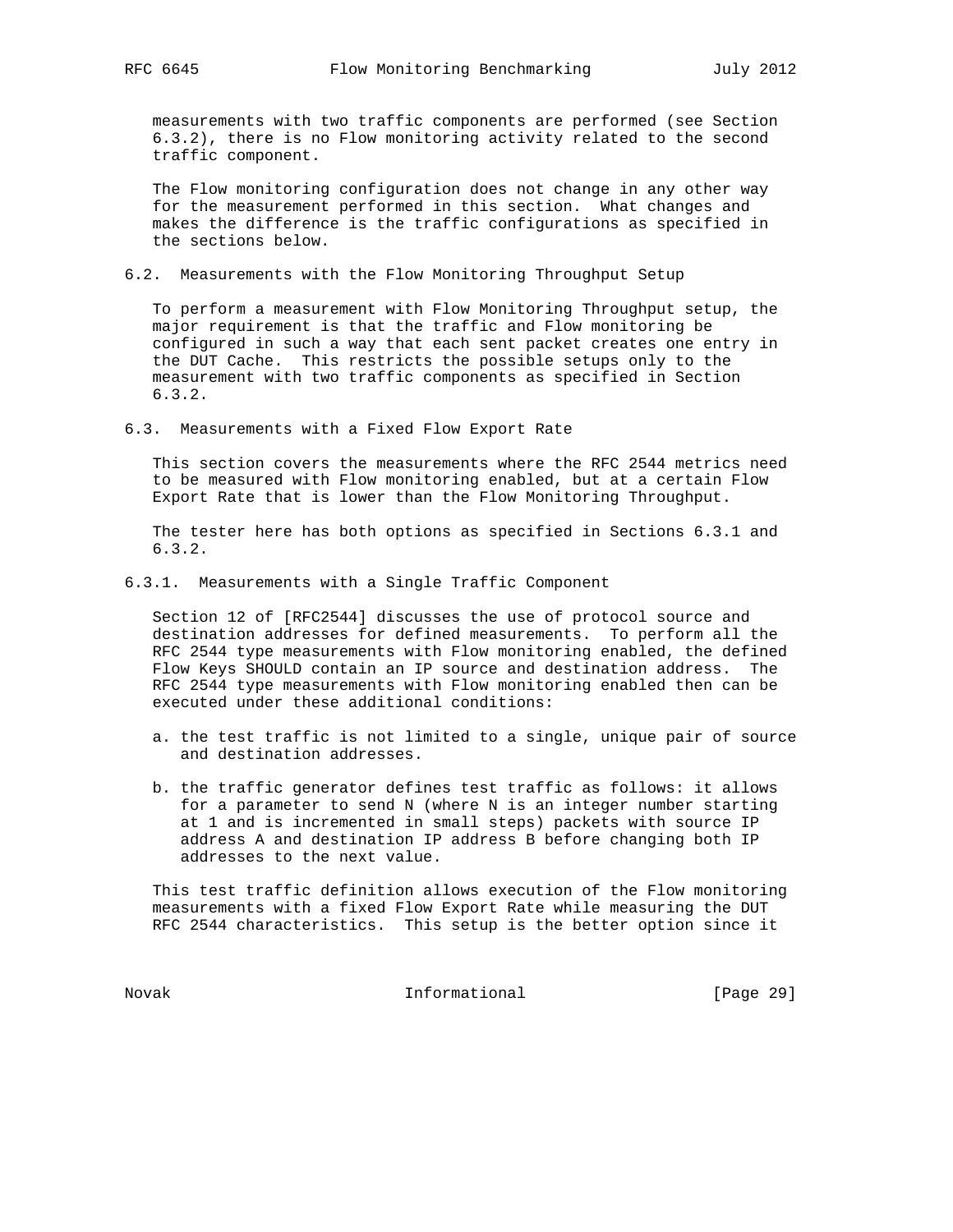best simulates the live network traffic scenario with Flows containing more than just one packet.

 The initial packet rate at N equal to 1 defines the Flow Export Rate for the whole measurement procedure. Subsequent increases of N will not change the Flow Export Rate as the time and Cache characteristics of the test traffic stay the same. This setup is suitable for measurements with Flow Export Rates below the Flow Monitoring Throughput.

6.3.2 Measurements with Two Traffic Components

 The test traffic setup described in Section 6.3.1 might be difficult to achieve with commercial traffic generators or if the granularity of the traffic rates as defined by the initial packet rate at N equal to 1 are unsuitable for the required measurement. An alternative mechanism is to define two traffic components in the test traffic: one to populate Flow monitoring Cache and the second to execute the RFC 2544 measurements.

- a. Flow monitoring test traffic component -- the exact traffic definition as specified in Section 5.2.
- b. RFC 2544 Test Traffic Component -- test traffic as specified by RFC 2544 MUST create just one entry in the DUT Cache. In the particular setup discussed here, this would mean a traffic stream with just one pair of unique source and destination IP addresses (but could be avoided if Flow Keys were, for example, UDP/TCP source and destination ports and Flow Keys did not contain the addresses).

 The Flow monitoring traffic component will exercise the DUT in terms of Flow activity, while the second traffic component will measure the RFC 2544 characteristics.

 The measured Throughput is the sum of the packet rates of both traffic components. The definition of other RFC 1242 metrics remains unchanged.

7. Flow Monitoring Accuracy

 The pure Flow Monitoring Throughput measurement described in Section 5 provides the capability to verify the Flow monitoring accuracy in terms of the exported Flow Record data. Since every Cache entry created in the Cache is populated by just one packet, the full set of captured data on the Collector can be parsed (e.g., providing the values of all Flow Keys and other Flow Record fields, not only the overall Flow Record count in the exported data), and each set of

Novak 1nformational [Page 30]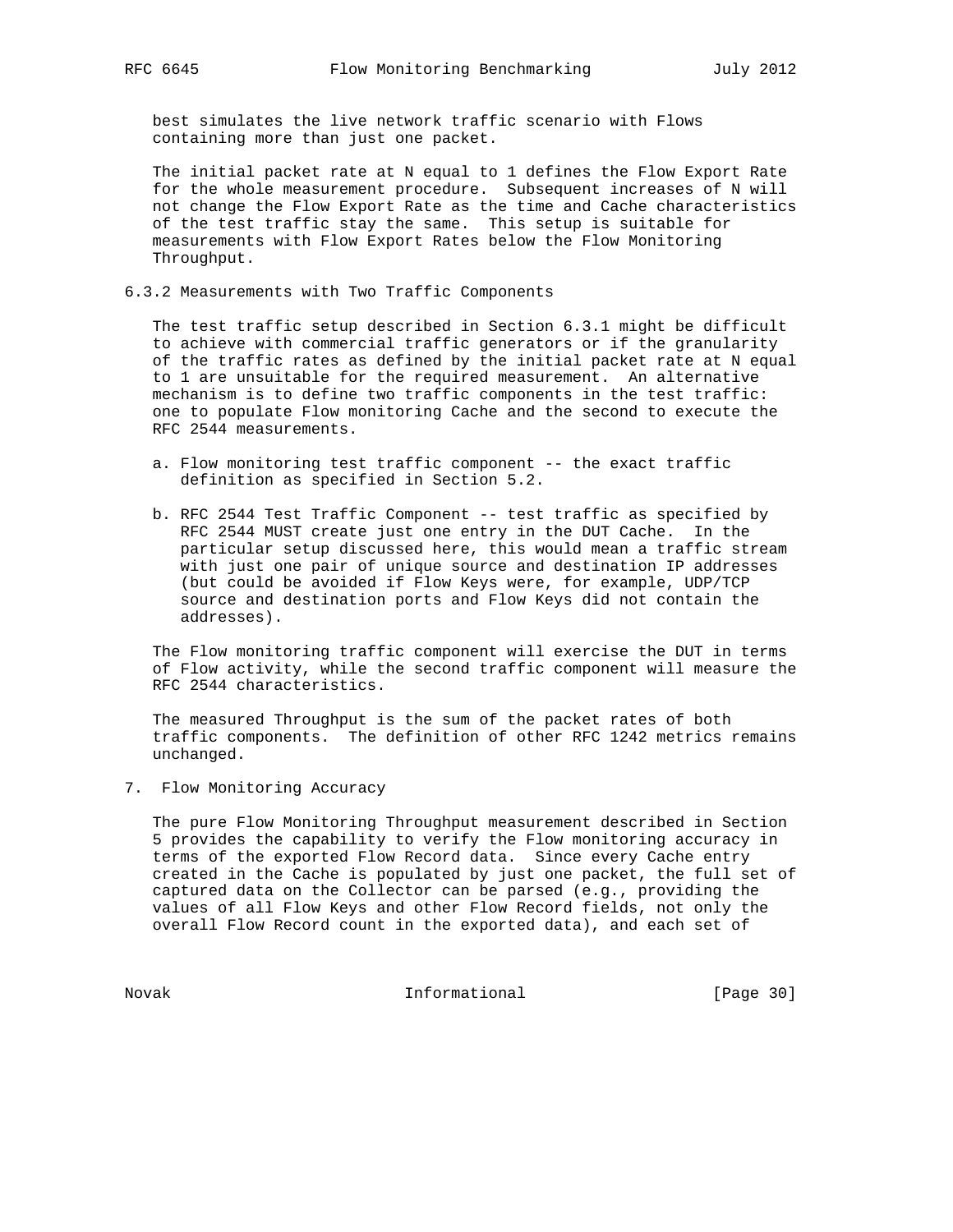parameters from each Flow Record can be checked against the parameters as configured on the traffic generator and set in packets sent to the DUT. The exported Flow Record is considered accurate if:

- a. all the Flow Record fields are present in each exported Flow Record.
- b. all the Flow Record fields' values match the value ranges set by the traffic generator (for example, an IP address falls within the range of the IP address increments on the traffic generator).
- c. all the possible Flow Record field values as defined at the traffic generator have been found in the captured export data on the Collector. This check needs to be offset against detected packet losses at the DUT during the measurement.

 For a DUT with packet forwarding, the Flow monitoring accuracy also involves data checks on the received traffic, as already discussed in Section 4.

8. Evaluating Flow Monitoring Applicability

 The measurement results, as discussed in this document and obtained for certain DUTs, allow for a preliminary analysis of a Flow monitoring deployment based on the traffic analysis data from the providers' network. An example of such traffic analysis in the Internet is provided by [CAIDA]; the way it can be used is discussed below. The data needed to estimate if a certain network device can manage the particular amount of live traffic with Flow monitoring enabled is:

 Average packet size: 350 bytes Number of packets per IP flow: 20

Expected data rate on the network device: 1 Gbit/s

 The average number of Flows created per second in the network device is needed and is determined as follows:

 Expected packet rate Flows per second = -------------------- Packet per flow

 When using the above example values, the network device is required to process 18000 Flows per second. By executing the benchmarking as specified in this document, a platform capable of this processing can be determined for the deployment in that particular part of the user network.

Novak 1nformational [Page 31]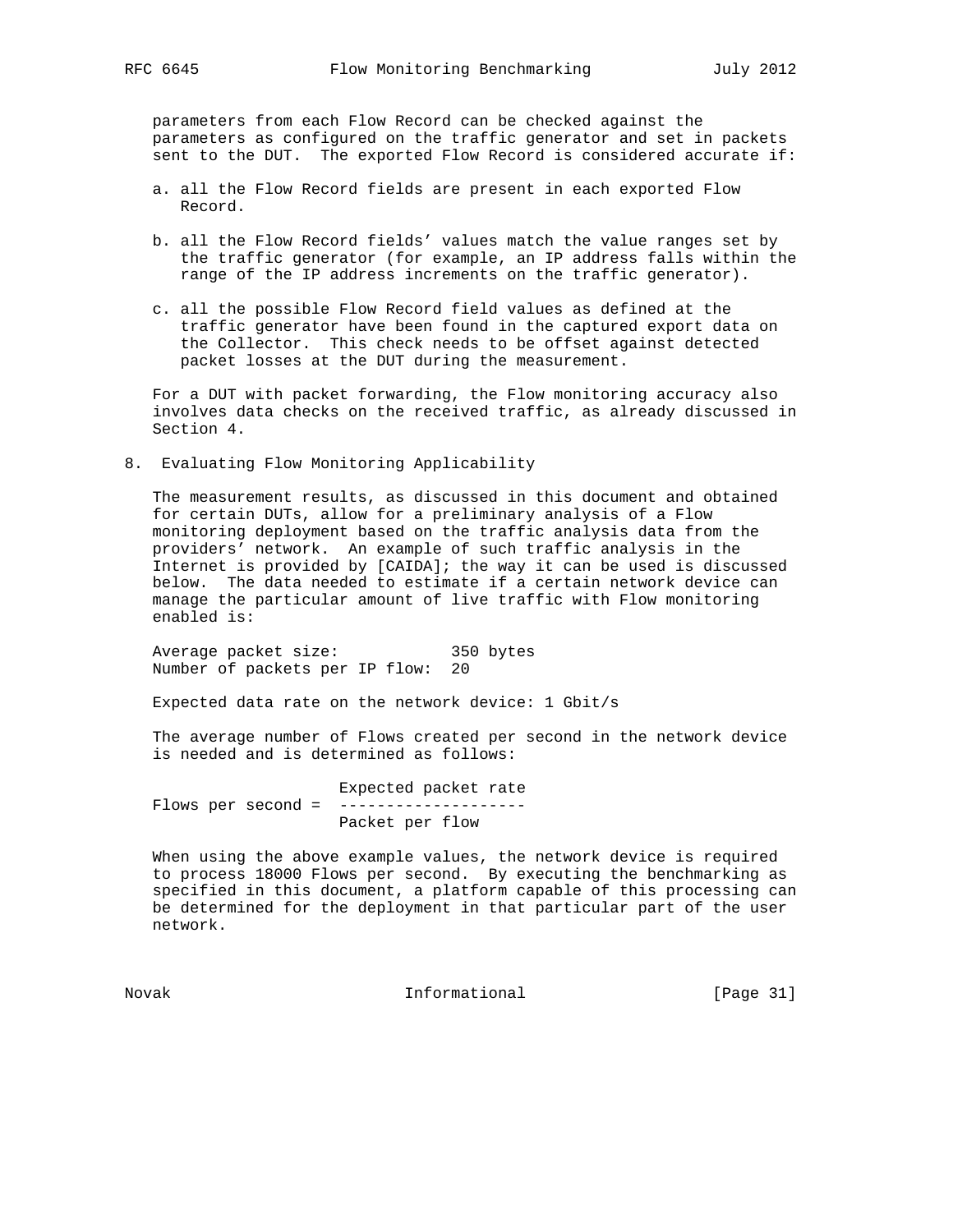Keep in mind that the above is a very rough and averaged Flow activity estimate, which cannot account for traffic anomalies; for example, a large number of DNS request packets that are typically small packets coming from many different sources and represent mostly just one packet per Flow.

#### 9. Acknowledgements

 This work was performed thanks to the patience and support of Cisco Systems NetFlow development team, namely Paul Aitken, Paul Atkins, and Andrew Johnson. Thanks to Benoit Claise for numerous detailed reviews and presentations of the document, and to Aamer Akhter for initiating this work. A special acknowledgment to the entire BMWG working group, especially to the chair, Al Morton, for the support and work on this document and Paul Aitken for a very detailed technical review.

10. Security Considerations

 Documents of this type do not directly affect the security of the Internet or corporate networks as long as benchmarking is not performed on devices or systems connected to operating networks.

 Benchmarking activities, as described in this memo, are limited to technology characterization using controlled stimuli in a laboratory environment, with dedicated address space and the constraints specified in sections above.

 The benchmarking network topology will be an independent test setup and MUST NOT be connected to devices that may forward the test traffic into a production network, or misroute traffic to the test management network.

 Further, benchmarking is performed on a "black-box" basis, relying solely on measurements observable external to the DUT.

 Special capabilities SHOULD NOT exist in the DUT specifically for benchmarking purposes. Any implications for network security arising from the DUT SHOULD be identical in the lab and in production networks.

Novak 1nformational [Page 32]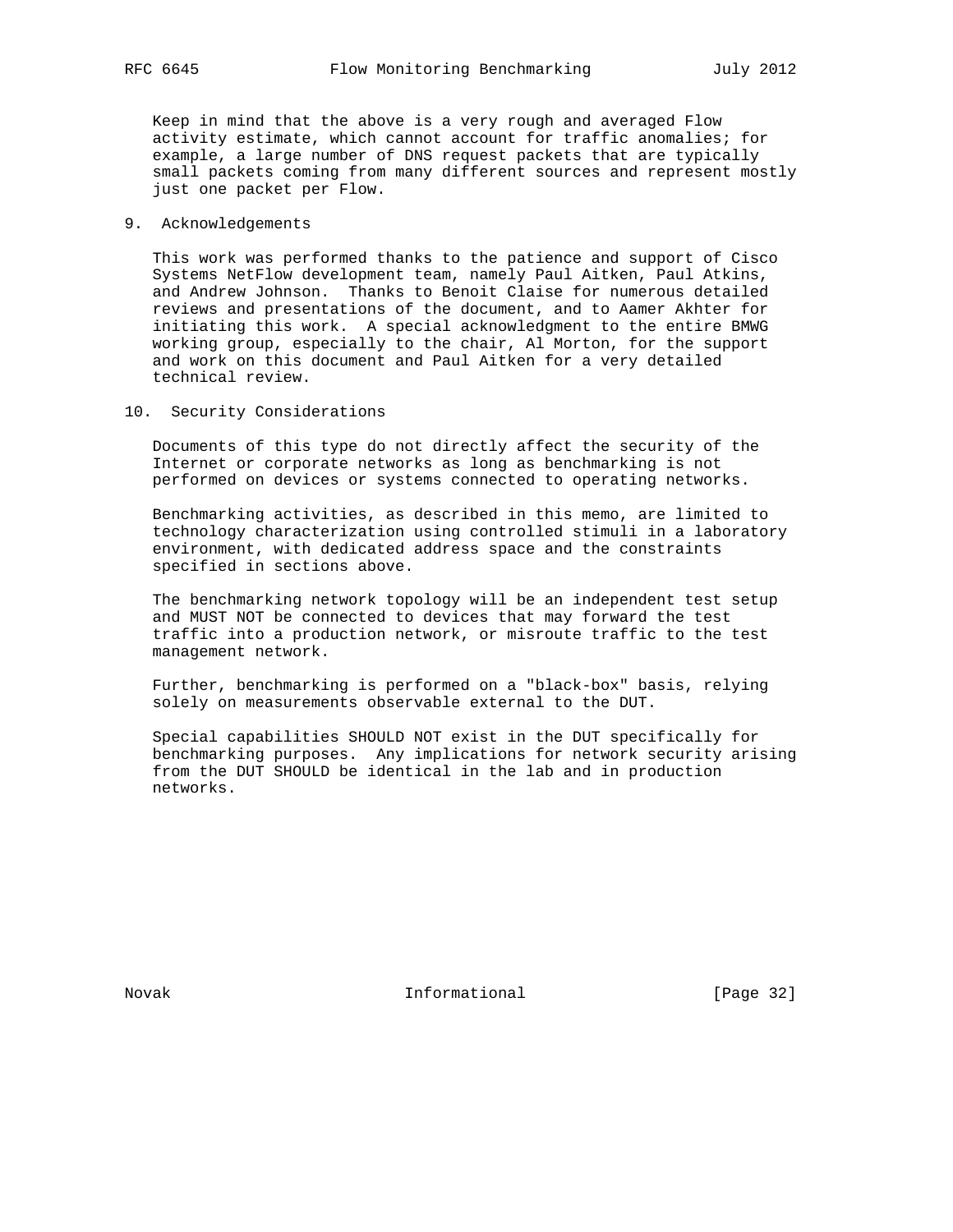# 11. References

- 11.1. Normative References
	- [RFC2119] Bradner, S., "Key words for use in RFCs to Indicate Requirement Levels", BCP 14, RFC 2119, March 1997.
	- [RFC2544] Bradner, S. and J. McQuaid, "Benchmarking Methodology for Network Interconnect Devices", RFC 2544, March 1999.
- 11.2. Informative References
	- [RFC1242] Bradner, S., "Benchmarking Terminology for Network Interconnection Devices", RFC 1242, July 1991.
	- [RFC2285] Mandeville, R., "Benchmarking Terminology for LAN Switching Devices", RFC 2285, February 1998.
	- [RFC3031] Rosen, E., Viswanathan, A., and R. Callon, "Multiprotocol Label Switching Architecture", RFC 3031, January 2001.
	- [RFC3917] Quittek, J., Zseby, T., Claise, B., and S. Zander, "Requirements for IP Flow Information Export (IPFIX)", RFC 3917, October 2004.
- [RFC3954] Claise, B., Ed., "Cisco Systems NetFlow Services Export Version 9", RFC 3954, October 2004.
	- [RFC5101] Claise, B., Ed., "Specification of the IP Flow Information Export (IPFIX) Protocol for the Exchange of IP Traffic Flow Information", RFC 5101, January 2008.
	- [RFC5180] Popoviciu, C., Hamza, A., Van de Velde, G., and D. Dugatkin, "IPv6 Benchmarking Methodology for Network Interconnect Devices", RFC 5180, May 2008.
	- [RFC5470] Sadasivan, G., Brownlee, N., Claise, B., and J. Quittek, "Architecture for IP Flow Information Export", RFC 5470, March 2009.
	- [RFC5695] Akhter, A., Asati, R., and C. Pignataro, "MPLS Forwarding Benchmarking Methodology for IP Flows", RFC 5695, November 2009.
	- [CAIDA] Claffy, K., "The nature of the beast: recent traffic measurements from an Internet backbone", http://www.caida.org/publications/papers/1998/ Inet98/Inet98.html

Novak 1nformational [Page 33]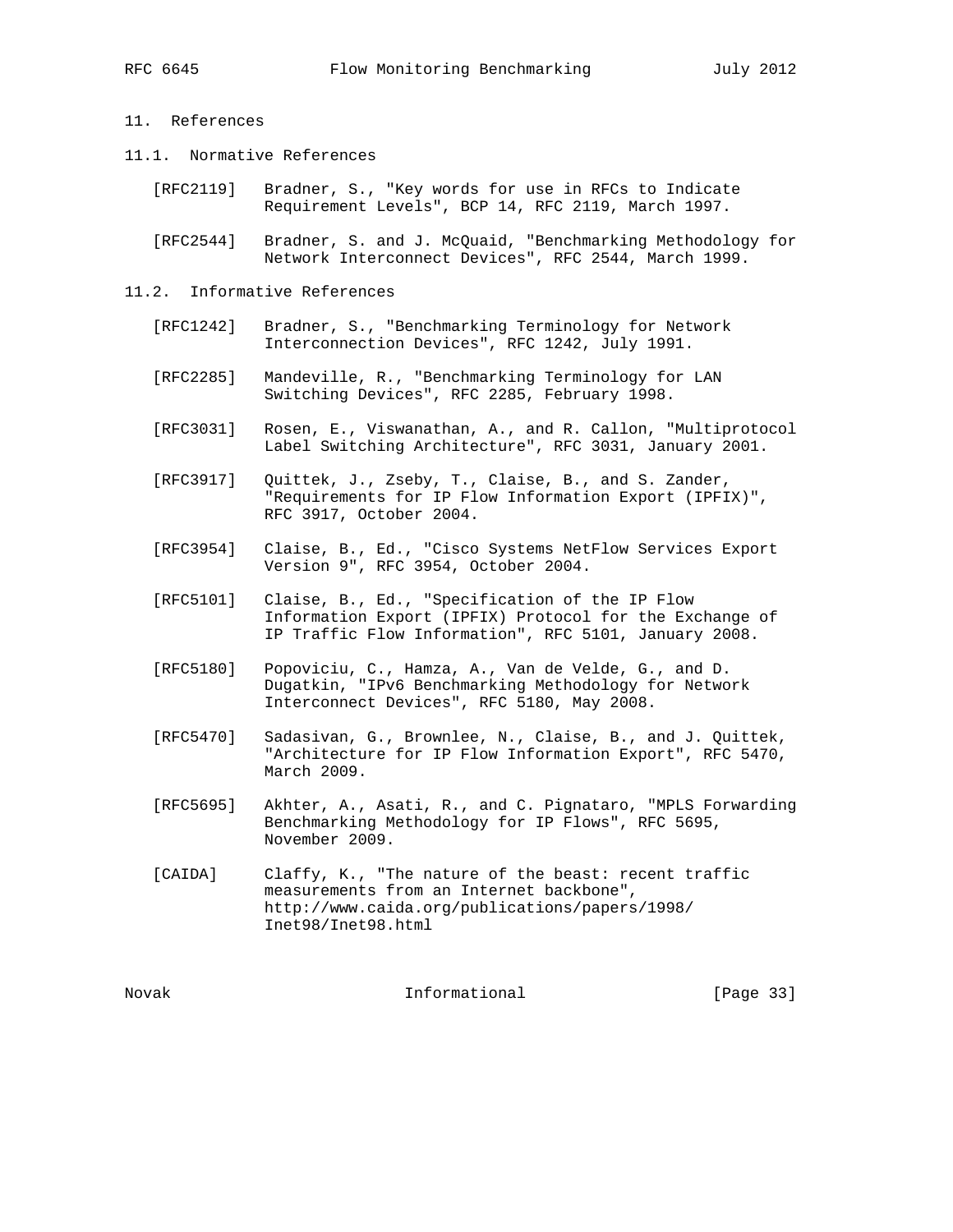[IPFIX-CONFIG]

- Muenz, G., Muenchen, TU, Claise, B., and P. Aitken, "Configuration Data Model for IPFIX and PSAMP", Work in Progress, July 2011.
- [PSAMP-MIB] Dietz, T., Claise, B., and J. Quittek, "Definitions of Managed Objects for Packet Sampling", Work in Progress, October 2011.
- [IPFIX-MIB] Dietz, T., Kobayashi, A., Claise, B., and G. Muenz, "Definitions of Managed Objects for IP Flow Information Export", Work in Progress, March 2012.

Novak **Informational** [Page 34]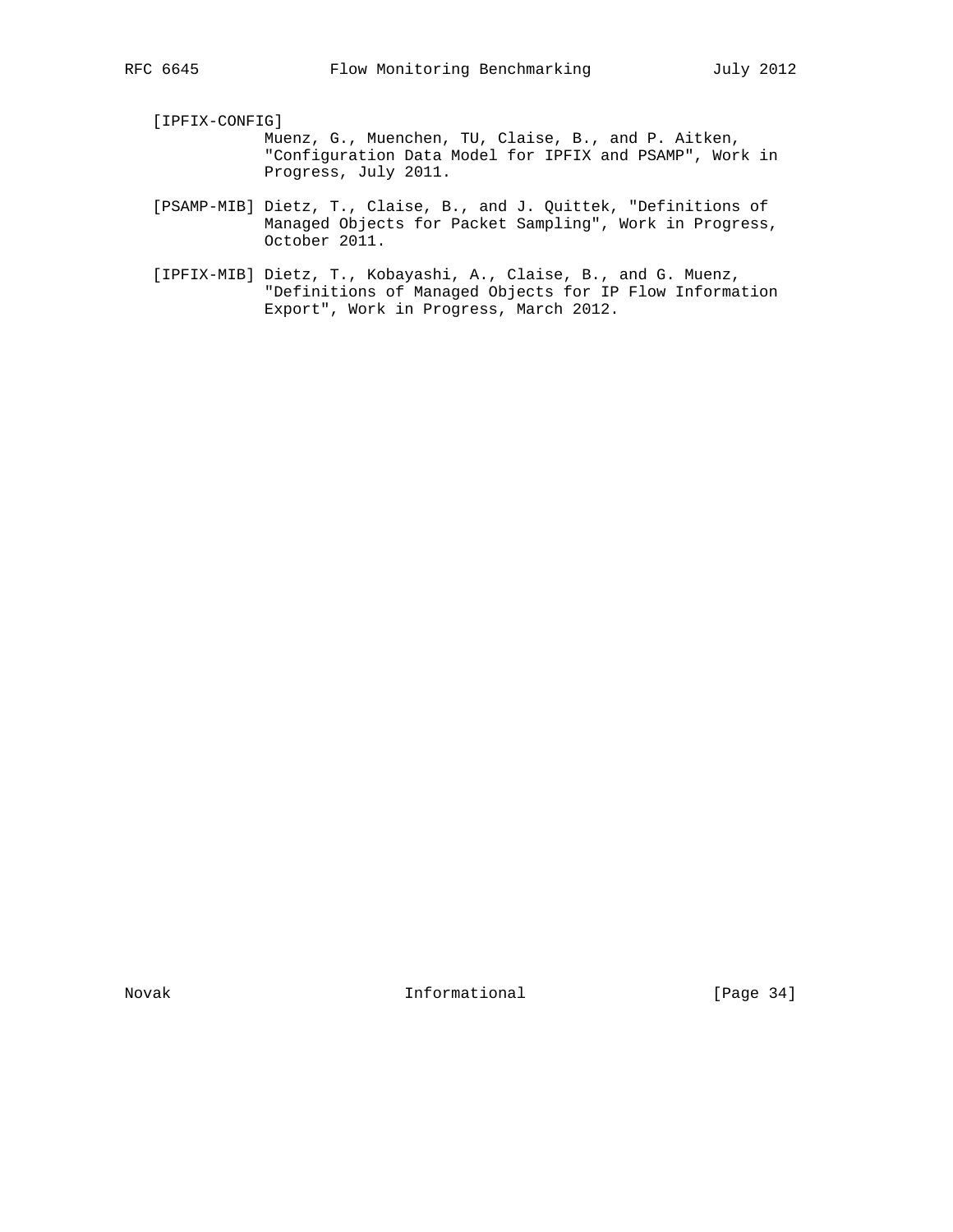Appendix A. (Informative) Recommended Report Format

| Parameter                                                                                                                                                                                                                                                                                           | Units                                                                                                                                                                                                                        |  |  |
|-----------------------------------------------------------------------------------------------------------------------------------------------------------------------------------------------------------------------------------------------------------------------------------------------------|------------------------------------------------------------------------------------------------------------------------------------------------------------------------------------------------------------------------------|--|--|
| Test Case<br>Test Topology<br>Traffic Type                                                                                                                                                                                                                                                          | test case name (Sections 5 and 6)<br>Figure 2, other<br>IPv4, IPv6, MPLS, other                                                                                                                                              |  |  |
| Test Results<br>Flow Monitoring Throughput<br>Flow Export Rate<br>Control Information Export Rate<br>Throughput<br>(Other RFC 1242 Metrics)                                                                                                                                                         | Flow Records per second or Not<br>Applicable<br>Flow Records per second or Not<br>Applicable<br>Flow Records per second<br>packets per second<br>(as appropriate)                                                            |  |  |
| General Parameters<br>DUT Interface Type<br>DUT Interface Bandwidth                                                                                                                                                                                                                                 | Ethernet, POS, ATM, other<br>MegaBits per second                                                                                                                                                                             |  |  |
| Traffic Specifications<br>Number of Traffic Components<br>For each traffic component:<br>Packet Size<br>Traffic Packet Rate<br>Traffic Bit Rate<br>Number of Packets Sent<br>Incremented Packet Header Fields<br>Number of Unique Header Values<br>Number of Packets per Flow<br>Traffic Generation | (see Sections $6.3.1$ and $6.3.2$ )<br>bytes<br>packets per second<br>MegaBits per second<br>number of entries<br>list of fields<br>number of entries<br>number of entries<br>linearly incremented or<br>randomized          |  |  |
| Flow monitoring Specifications<br>Direction<br>Observation Points<br>Cache Size<br>Active Timeout<br>Idle Timeout<br>Flow Keys<br>Flow Record Fields<br>Number of Flows Created<br>Flow Export Transport Protocol<br>Flow Export Protocol<br>Flow Export data packet size<br>Flow Export MTU        | ingress, egress, both<br>DUT interface names<br>number of entries<br>seconds<br>seconds<br>list of fields<br>total number of fields<br>number of entries<br>UDP, TCP, SCTP, other<br>IPFIX, NetFlow, other<br>bytes<br>bytes |  |  |

Novak 1nformational [Page 35]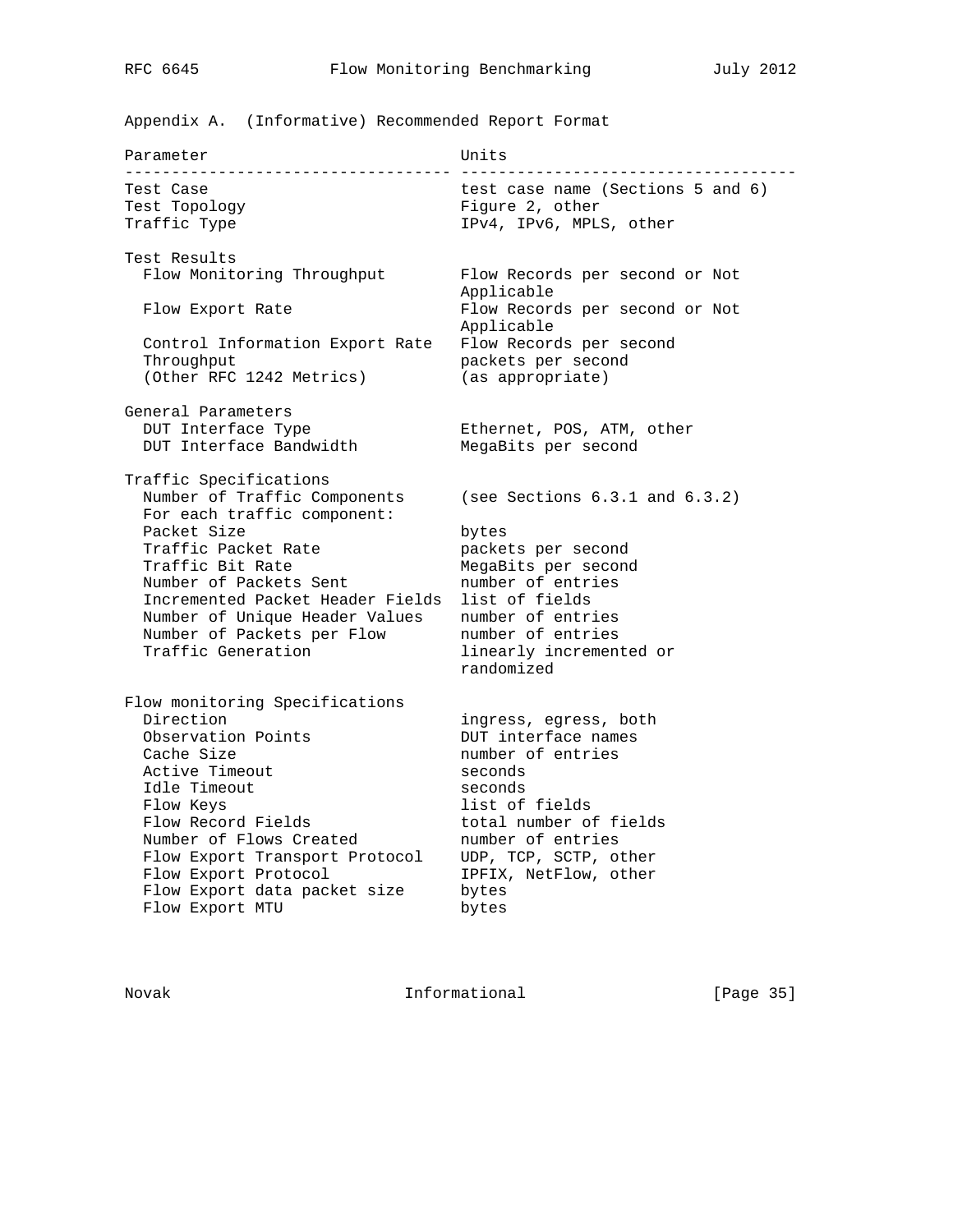| Parameter              | Units (continued)             |
|------------------------|-------------------------------|
|                        |                               |
| MPLS Specifications    | (for traffic type MPLS only)  |
| Tested Label Operation | imposition, swap, disposition |

The format of the report as documented in this appendix is informative, but the entries in the contents of it are required as specified in the corresponding sections of this document.

Many of the configuration parameters required by the measurement report can be retrieved from the [IPFIX-MIB] and [PSAMP-MIB] MIB modules, and from the [IPFIX-CONFIG] YANG module or other general MIBs. Therefore, querying those modules from the DUT would be beneficial: first of all, to help in populating the required entries of the measurement report, and also to document all the other configuration parameters from the DUT.

Appendix B. (Informative) Miscellaneous Tests

 This section lists tests that could be useful to asses a proper Flow monitoring operation under various operational or stress conditions. These tests are not deemed suitable for any benchmarking for various reasons.

B.1. DUT Under Traffic Load

 The Flow Monitoring Throughput should be measured under different levels of static traffic load through the DUT. This can be achieved only by using two traffic components as discussed in Section 6.3.2. One traffic component exercises the Flow Monitoring Plane. The second traffic component loads only the Forwarding Plane without affecting Flow monitoring (i.e., it creates just a certain amount of permanent Cache entries).

 The variance in Flow Monitoring Throughput as a function of the traffic load should be noted for comparison purposes between two DUTs of similar architecture and capability.

B.2. In-Band Flow Export

 The test topology in Section 4.1 mandates the use of a separate Flow Export interface to avoid the Flow Export data generated by the DUT to mix with the test traffic from the traffic generator. This is necessary in order to create clear and reproducible test conditions for the benchmark measurement.

 The real network deployment of Flow monitoring might not allow for such a luxury -- for example, on a very geographically large network.

Novak 1nformational [Page 36]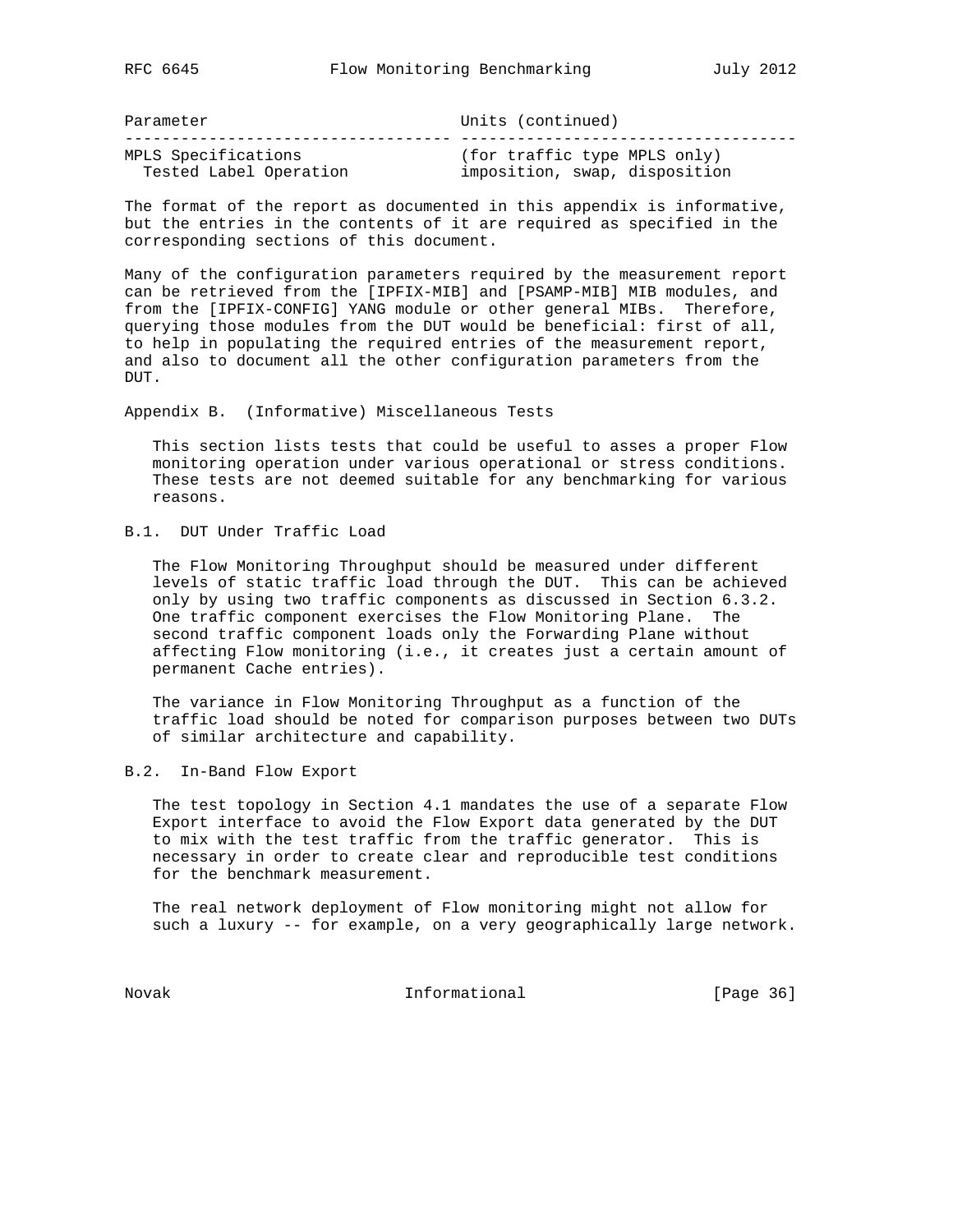In such a case, the Flow Export will use an ordinary traffic forwarding interface, e.g., in-band Flow Export.

 The Flow monitoring operation should be verified with in-band Flow Export configuration while following these test steps:

- a. Perform the benchmark test as specified in Section 5. One of the results will be how much bandwidth Flow Export used on the dedicated Flow Export interface.
- b. Change Flow Export configuration to use the test interface.
- c. Repeat the benchmark test while the receiver filters out the Flow Export data from analysis.

 The expected result is that the Throughput achieved in step a. is same as the Throughput achieved in step c. provided that the bandwidth of the output DUT interface is not the bottleneck (in other words, it must have enough capacity to forward both test and Flow Export traffic).

### B.3. Variable Packet Size

 The Flow monitoring measurements specified in this document would be interesting to repeat with variable packet sizes within one particular test (e.g., test traffic containing mixed packet sizes). The packet forwarding tests specified mainly in [RFC2544] do not recommend performing such tests. Flow monitoring is not dependent on packet sizes, so such a test could be performed during the Flow Monitoring Throughput measurement, and verification of its value does not depend on the offered traffic packet sizes. The tests must be carefully designed in order to avoid measurement errors due to the physical bandwidth limitations and changes of the base forwarding performance with packet size.

# B.4. Bursty Traffic

 RFC 2544, Section 21 discusses and defines the use of bursty traffic. It can be used for Flow monitoring testing to gauge some short-term overload DUT capabilities in terms of Flow monitoring. The test benchmark here would not be the Flow Export Rate the DUT can sustain, but the absolute number of Flow Records the DUT can process without dropping any single Flow Record. The traffic setup to be used for this test is as follows:

- a. each sent packet creates a new Cache entry.
- b. the packet rate is set to the maximum transmission speed of the DUT interface used for the test.

Novak **Informational Informational** [Page 37]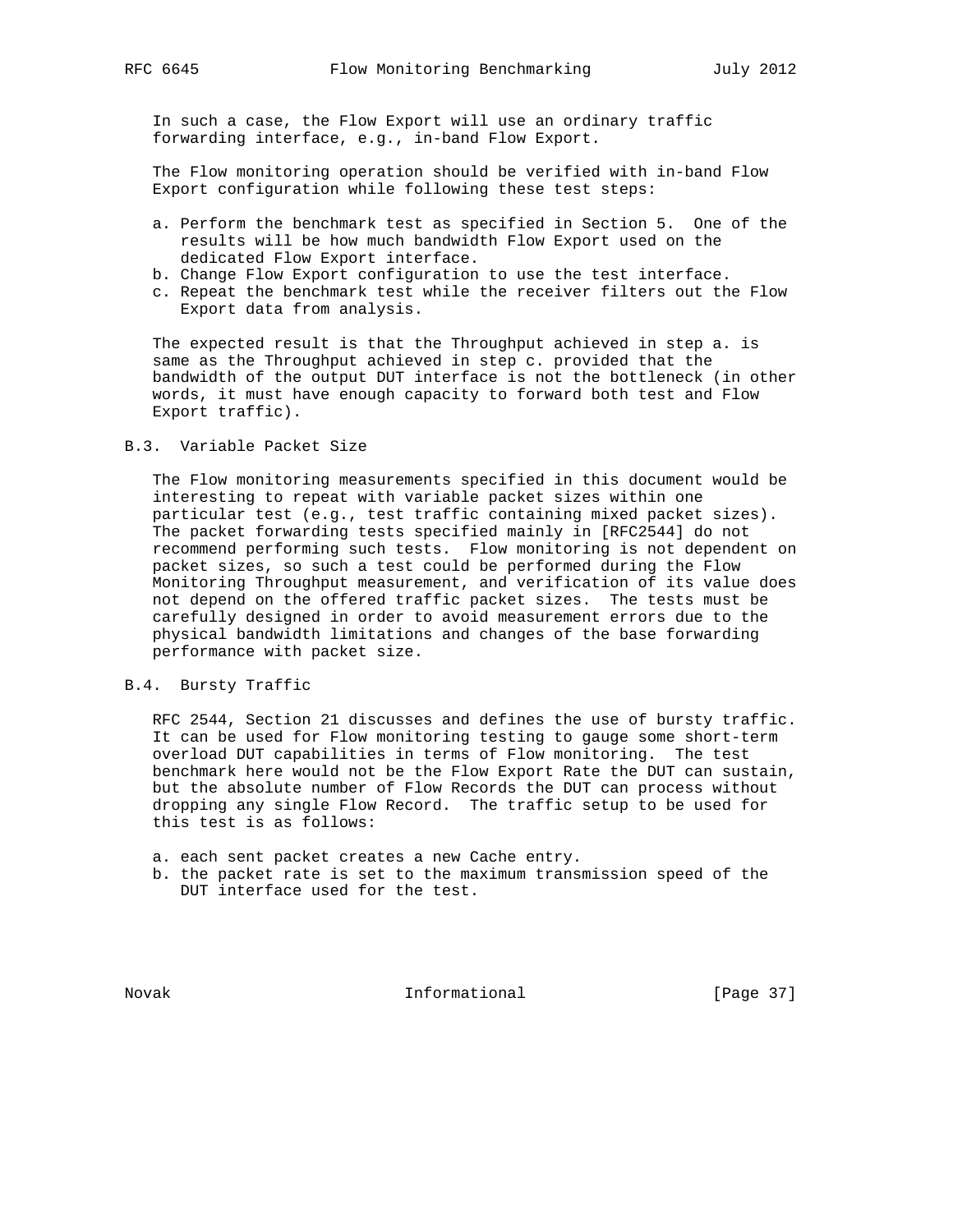- 
- B.5. Various Flow Monitoring Configurations

 This section translates the terminology used in the IPFIX documents ([RFC5470], [RFC5101], and others) into the terminology used in this document. Section B.5.2 proposes another measurement that is impossible to verify in a black box test manner.

B.5.1. Throughput without the Metering Process

 If the Metering Process is not defined on the DUT it means no Flow monitoring Cache exists and no Flow analysis occurs. The performance measurement of the DUT in such a case is just pure [RFC2544] measurement.

B.5.2. Throughput with the Metering Process

 If only the Metering Process is enabled, Flow analysis on the DUT is enabled and operational but no Flow Export happens. The performance measurement of a DUT in such a configuration represents a useful test of the DUT's capabilities (this corresponds to the case when the network operator uses Flow monitoring, for example, for manual detection of denial-of-service attacks, and does not wish to use Flow Export).

 The performance testing on this DUT can be performed as discussed in this document, but it is not possible to verify the operation and results without interrogating the DUT.

B.5.3. Throughput with the Metering and Exporting Processes

 This test represents the performance testing as discussed in Section 6.

B.6. Tests With Bidirectional Traffic

 Bidirectional traffic is not part of the normative benchmarking tests based on discussion with and recommendation of the Benchmarking working group. The experienced participants stated that this kind of traffic did not provide reproducible results.

 The test topology in Figure 2 can be expanded to verify Flow monitoring functionality with bidirectional traffic using the interfaces in full duplex mode, e.g., sending and receiving simultaneously on each of them.

 The same rules should be applied for Flow creation in the DUT Cache (as per Sections 4.1 and 4.3.1) -- traffic passing through each Observation Point should always create a new Cache entry in the

Novak 1nformational [Page 38]